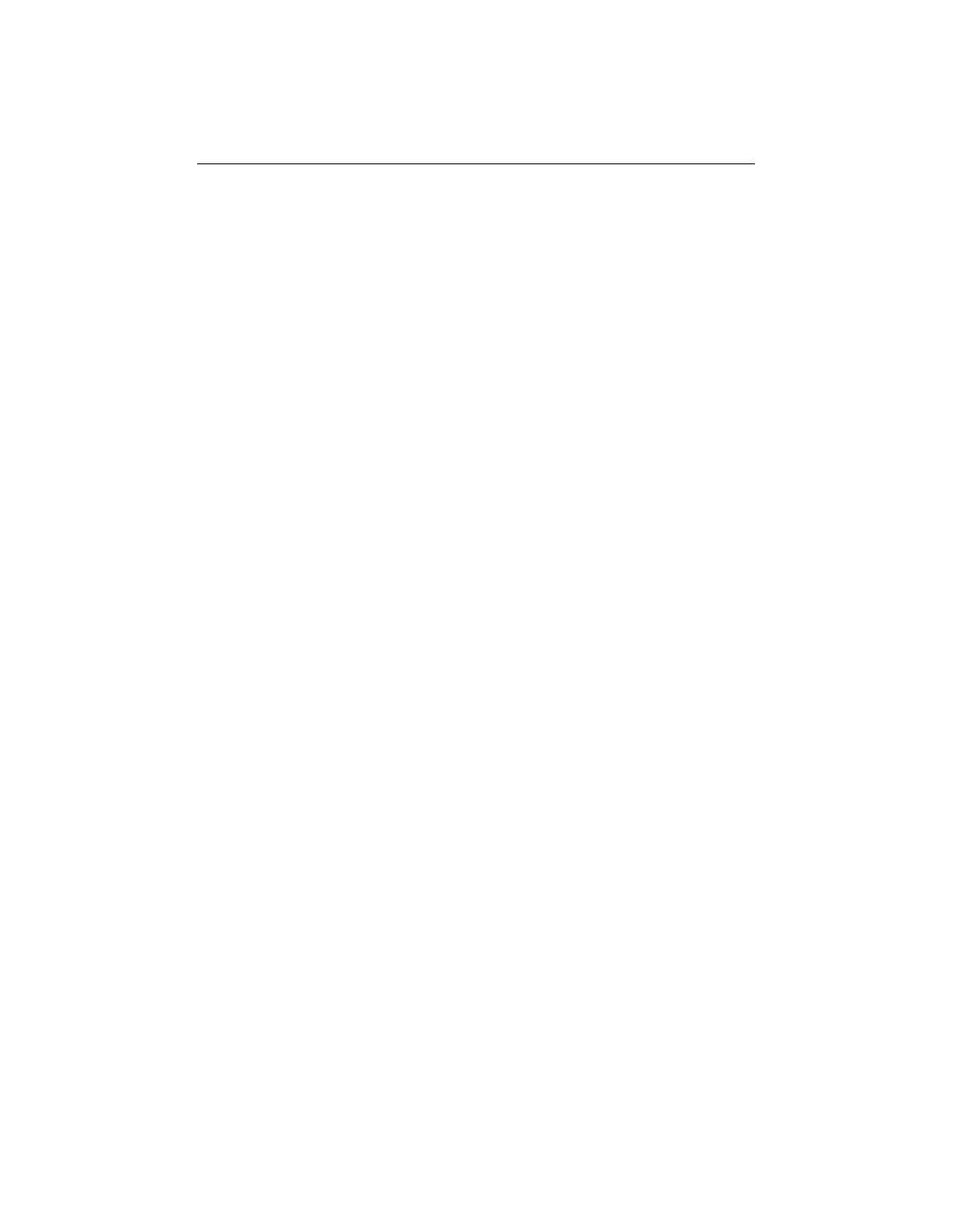Chapter 13

# Metric, Normed, and Topological Spaces

A metric space is a set X that has a notion of the distance  $d(x, y)$  between every pair of points  $x, y \in X$ . A fundamental example is R with the absolute-value metric  $d(x, y) = |x - y|$ , and nearly all of the concepts we discuss below for metric spaces are natural generalizations of the corresponding concepts for R.

A special type of metric space that is particularly important in analysis is a normed space, which is a vector space whose metric is derived from a norm. On the other hand, every metric space is a special type of topological space, which is a set with the notion of an open set but not necessarily a distance.

The concepts of metric, normed, and topological spaces clarify our previous discussion of the analysis of real functions, and they provide the foundation for wide-ranging developments in analysis. The aim of this chapter is to introduce these spaces and give some examples, but their theory is too extensive to describe here in any detail.

# 13.1. Metric spaces

A metric on a set is a function that satisfies the minimal properties we might expect of a distance.

**Definition 13.1.** A metric d on a set X is a function  $d: X \times X \to \mathbb{R}$  such that for all  $x, y, z \in X$ :

- (1)  $d(x, y) \ge 0$  and  $d(x, y) = 0$  if and only if  $x = y$  (positivity);
- (2)  $d(x, y) = d(y, x)$  (symmetry);
- (3)  $d(x, y) \leq d(x, z) + d(z, y)$  (triangle inequality).

A metric space  $(X, d)$  is a set X with a metric d defined on X.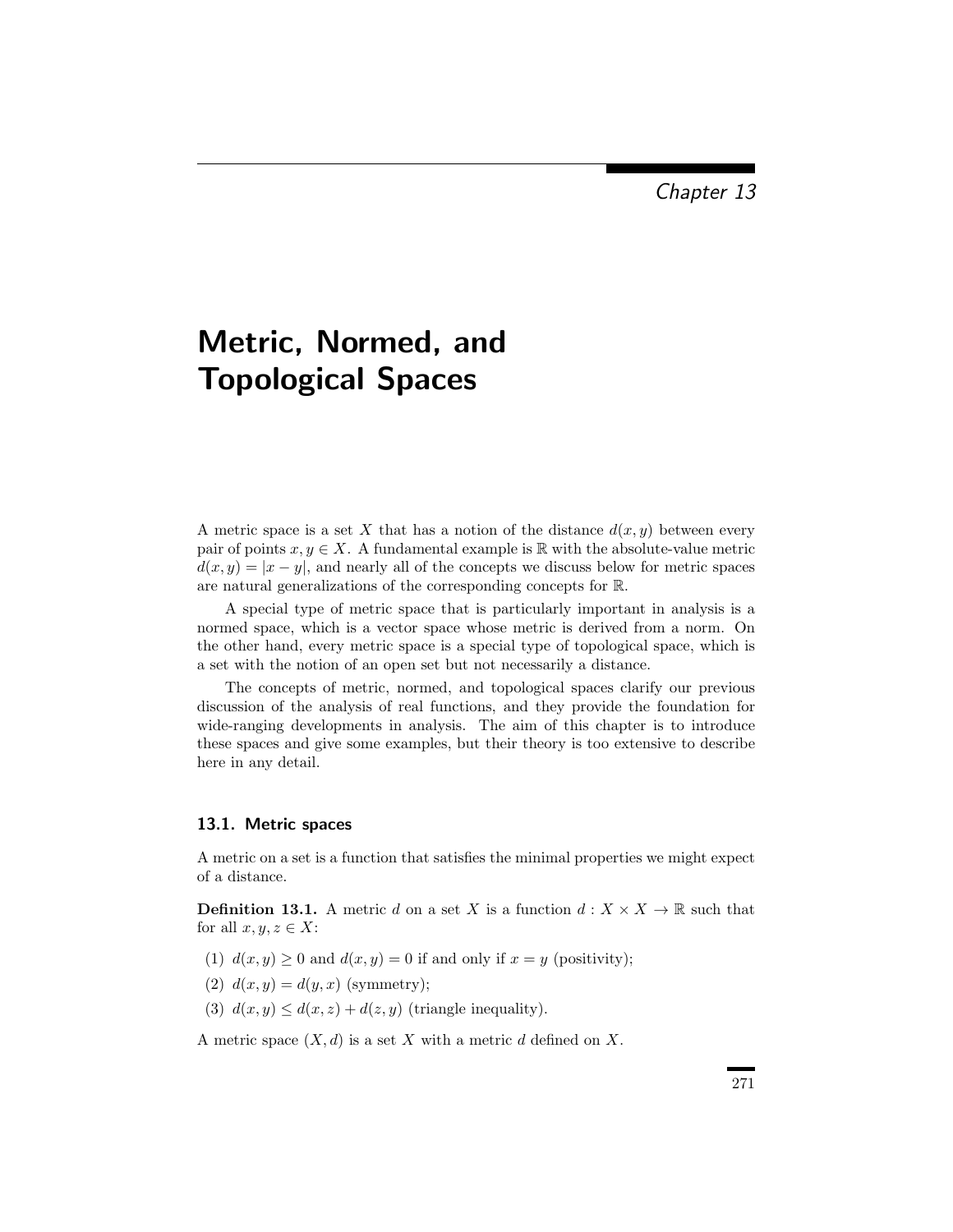In general, many different metrics can be defined on the same set  $X$ , but if the metric on  $X$  is clear from the context, we refer to  $X$  as a metric space.

Subspaces of a metric space are subsets whose metric is obtained by restricting the metric on the whole space.

**Definition 13.2.** Let  $(X, d)$  be a metric space. A metric subspace  $(A, d<sub>A</sub>)$  of  $(X, d)$ consists of a subset  $A \subset X$  whose metric  $d_A : A \times A \to \mathbb{R}$  is is the restriction of d to A; that is,  $d_A(x, y) = d(x, y)$  for all  $x, y \in A$ .

We can often formulate intrinsic properties of a subset  $A \subset X$  of a metric space X in terms of properties of the corresponding metric subspace  $(A, d_A)$ .

When it is clear that we are discussing metric spaces, we refer to a metric subspace as a subspace, but metric subspaces should not be confused with other types of subspaces (for example, vector subspaces of a vector space).

13.1.1. Examples. In the following examples of metric spaces, the verification of the properties of a metric is mostly straightforward and is left as an exercise.

<span id="page-2-3"></span>**Example 13.3.** A rather trivial example of a metric on any set  $X$  is the discrete metric

$$
d(x,y) = \begin{cases} 0 & \text{if } x = y, \\ 1 & \text{if } x \neq y. \end{cases}
$$

This metric is nevertheless useful in illustrating the definitions and providing counterexamples.

<span id="page-2-0"></span>**Example 13.4.** Define  $d : \mathbb{R} \times \mathbb{R} \to \mathbb{R}$  by

$$
d(x, y) = |x - y|.
$$

Then d is a metric on R. The natural numbers  $\mathbb N$  and the rational numbers  $\mathbb Q$  with the absolute-value metric are metric subspaces of  $\mathbb{R}$ , as is any other subset  $A \subset \mathbb{R}$ .

<span id="page-2-2"></span>**Example 13.5.** Define  $d : \mathbb{R}^2 \times \mathbb{R}^2 \to \mathbb{R}$  by

$$
d(x,y) = |x_1 - y_1| + |x_2 - y_2| \qquad x = (x_1, x_2), \quad y = (y_1, y_2).
$$

Then d is a metric on  $\mathbb{R}^2$ , called the  $\ell^1$  metric. (Here, " $\ell^{1}$ " is pronounced "ell-one.") For example, writing  $z = (z_1, z_2)$ , we have

$$
d(x,y) = |x_1 - z_1 + z_1 - y_1| + |x_2 - z_2 + z_2 - y_2|
$$
  
\n
$$
\leq |x_1 - z_1| + |z_1 - y_1| + |x_2 - z_2| + |z_2 - y_2|
$$
  
\n
$$
\leq d(x,z) + d(z,y),
$$

so d satisfies the triangle inequality. This metric is sometimes referred to informally as the "taxicab" metric, since it's the distance one would travel by taxi on a rectangular grid of streets.

<span id="page-2-1"></span>**Example 13.6.** Define  $d : \mathbb{R}^2 \times \mathbb{R}^2 \to \mathbb{R}$  by

$$
d(x,y) = \sqrt{(x_1 - y_1)^2 + (x_2 - y_2)^2}
$$
  $x = (x_1, x_2),$   $y = (y_1, y_2).$ 

Then d is a metric on  $\mathbb{R}^2$ , called the Euclidean, or  $\ell^2$ , metric. It corresponds to the usual notion of distance between points in the plane. The triangle inequality is geometrically obvious but an analytical proof is non-trivial (see Theorem [13.26](#page-7-0) below).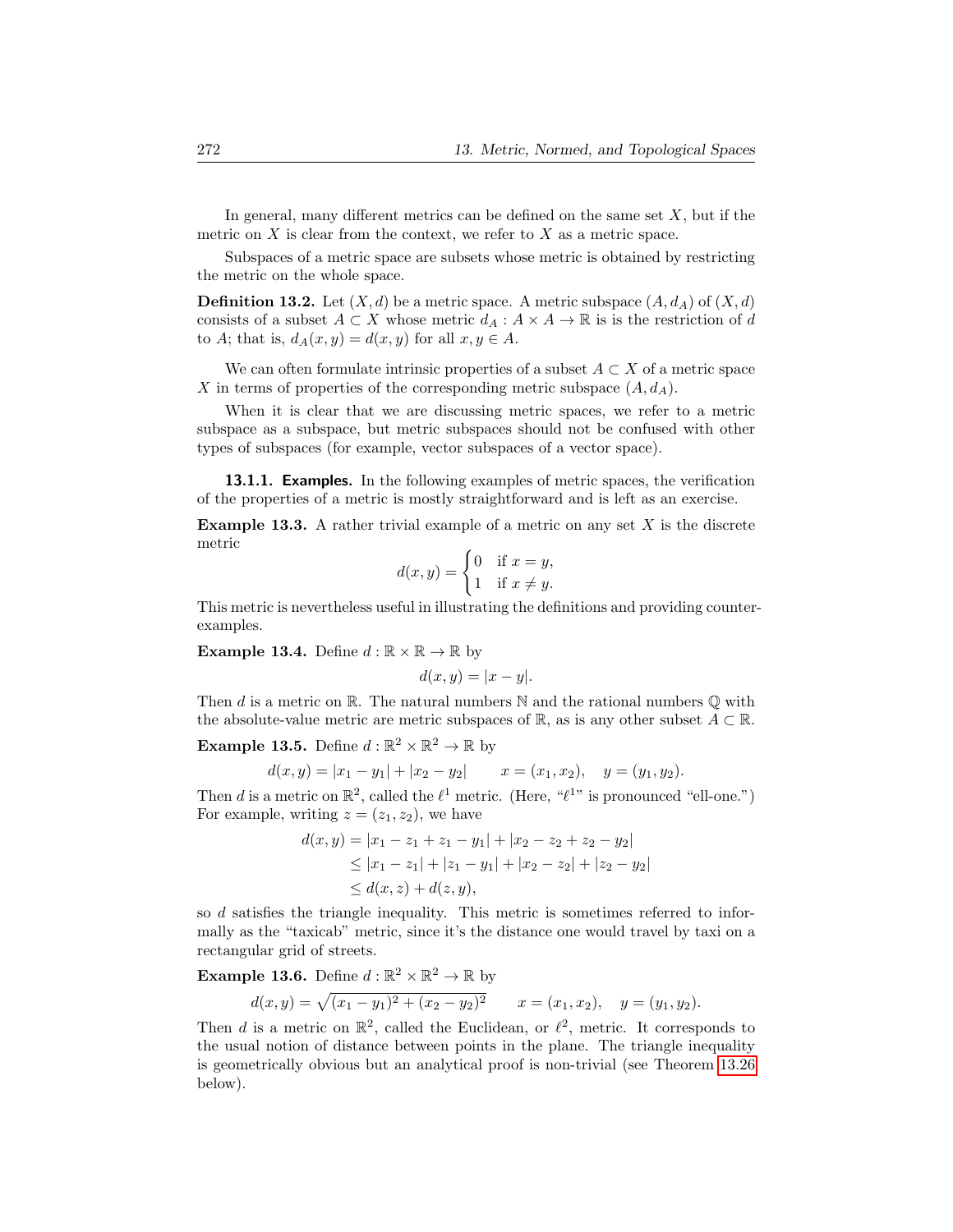

<span id="page-3-0"></span>**Figure 1.** The graph of a function  $f \in C([0,1])$  is in blue. A function whose distance from  $f$  with respect to the sup-norm is less than 0.1 has a graph that lies inside the dotted red lines  $y = f(x) \pm 0.1$  e.g., the green graph.

<span id="page-3-1"></span>**Example 13.7.** Define  $d : \mathbb{R}^2 \times \mathbb{R}^2 \to \mathbb{R}$  by

 $d(x, y) = \max(|x_1 - y_1|, |x_2 - y_2|)$   $x = (x_1, x_2), y = (y_1, y_2).$ 

Then d is a metric on  $\mathbb{R}^2$ , called the  $\ell^{\infty}$ , or maximum, metric.

<span id="page-3-3"></span>**Example 13.8.** Define  $d : \mathbb{R}^2 \times \mathbb{R}^2 \to \mathbb{R}$  for  $x = (x_1, x_2), y = (y_1, y_2)$  as follows: if  $(x_1, x_2) \neq k(y_1, y_2)$  for  $k \in \mathbb{R}$ , then

$$
d(x,y) = \sqrt{x_1^2 + x_2^2} + \sqrt{y_1^2 + y_2^2};
$$

and if  $(x_1, x_2) = k(y_1, y_2)$  for some  $k \in \mathbb{R}$ , then

$$
d(x,y) = \sqrt{(x_1 - y_1)^2 + (x_2 - y_2)^2}.
$$

That is,  $d(x, y)$  is the sum of the Euclidean distances of x and y from the origin, unless  $x$  and  $y$  lie on the same line through the origin, in which case it is the Euclidean distance from x to y. Then d defines a metric on  $\mathbb{R}^2$ .

In England, d is sometimes called the "British Rail" metric, because all the train lines radiate from London (located at  $0$ ). To take a train from town  $x$  to town y, one has to take a train from x to 0 and then take a train from 0 to y, unless x and y are on the same line, when one can take a direct train.

<span id="page-3-2"></span>**Example 13.9.** Let  $C(K)$  denote the set of continuous functions  $f: K \to \mathbb{R}$ , where  $K \subset \mathbb{R}$  is compact; for example,  $K = [a, b]$  is a closed, bounded interval. If  $f, g \in C(K)$  define

$$
d(f,g) = \sup_{x \in K} |f(x) - g(x)| = ||f - g||_{\infty}, \qquad ||f||_{\infty} = \sup_{x \in K} |f(x)|.
$$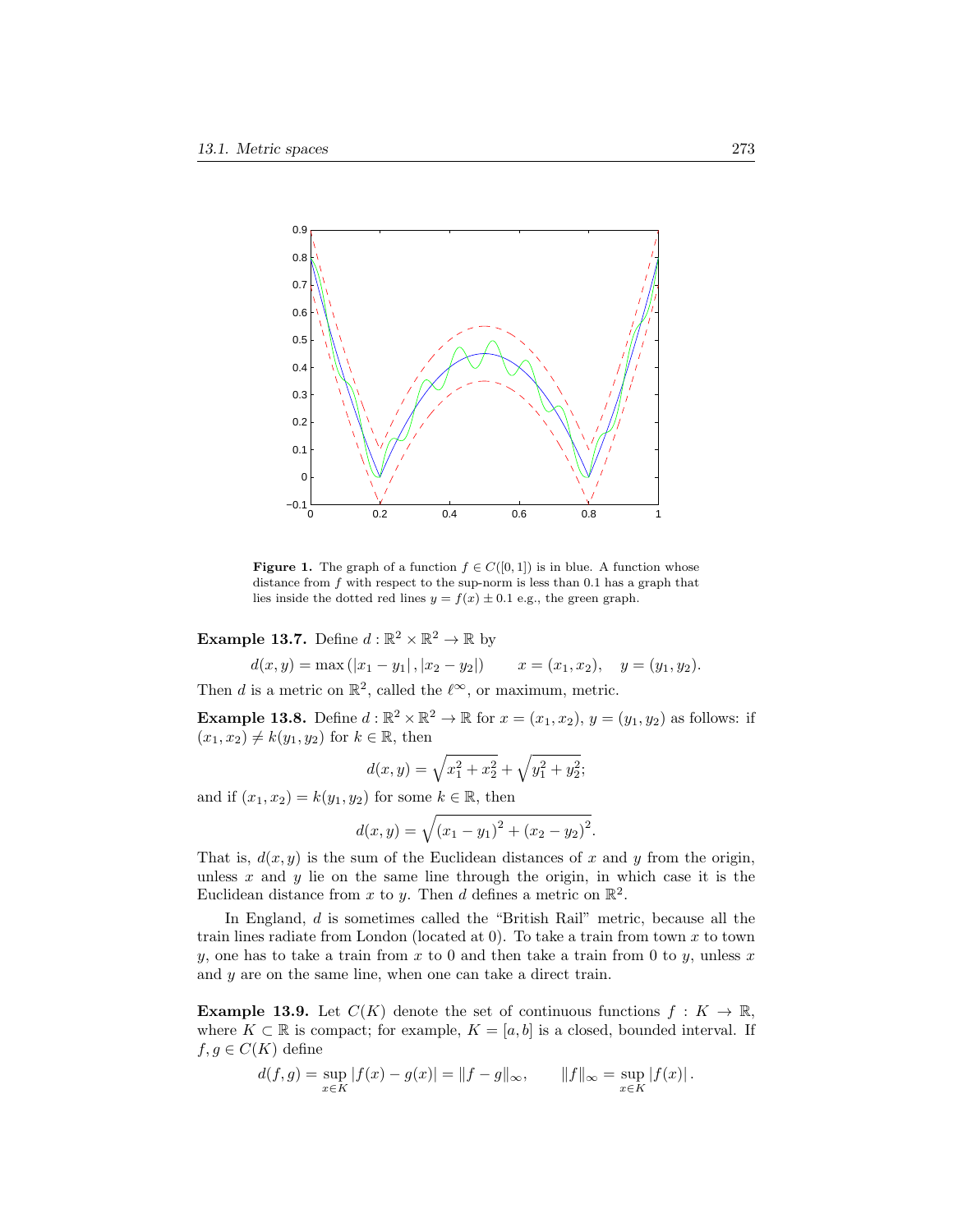

<span id="page-4-0"></span>Figure 2. The unit balls  $B_1(0)$  on  $\mathbb{R}^2$  for different metrics: they are the interior of a diamond ( $\ell^1$ -norm), a circle ( $\ell^2$ -norm), or a square ( $\ell^{\infty}$ -norm). The  $\ell^{\infty}$ -ball of radius 1/2 is also indicated by the dashed line.

The function  $d: C(K) \times C(K) \to \mathbb{R}$  is well-defined, since a continuous function on a compact set is bounded, and d is a metric on  $C(K)$ . Two functions are close with respect to this metric if their values are close at every point  $x \in K$ . (See Figure [1.](#page-3-0)) We refer to  $||f||_{\infty}$  as the sup-norm of f. Section [13.6](#page-19-0) has further discussion.

13.1.2. Open and closed balls. A ball in a metric space is analogous to an interval in R.

**Definition 13.10.** Let  $(X, d)$  be a metric space. The open ball  $B_r(x)$  of radius  $r > 0$  and center  $x \in X$  is the set of points whose distance from x is less than r,

$$
B_r(x) = \{ y \in X : d(x, y) < r \} \, .
$$

The closed ball  $\bar{B}_r(x)$  of radius  $r > 0$  and center  $x \in X$  as the set of points whose distance from  $x$  is less than or equal to  $r$ ,

$$
\bar{B}_r(x) = \{ y \in X : d(x, y) \le r \}.
$$

The term "ball" is used to denote a "solid ball," rather than the "sphere" of points whose distance from the center  $x$  is equal to  $r$ .

**Example 13.11.** Consider  $\mathbb{R}$  with its standard absolute-value metric, defined in Example [13.4.](#page-2-0) Then the open ball  $B_r(x) = \{y \in \mathbb{R} : |x - y| < r\}$  is the open interval of radius r centered at x, and the closed ball  $\overline{B}_r(x) = \{y \in \mathbb{R} : |x - y| \le r\}$  is the closed interval of radius r centered at x.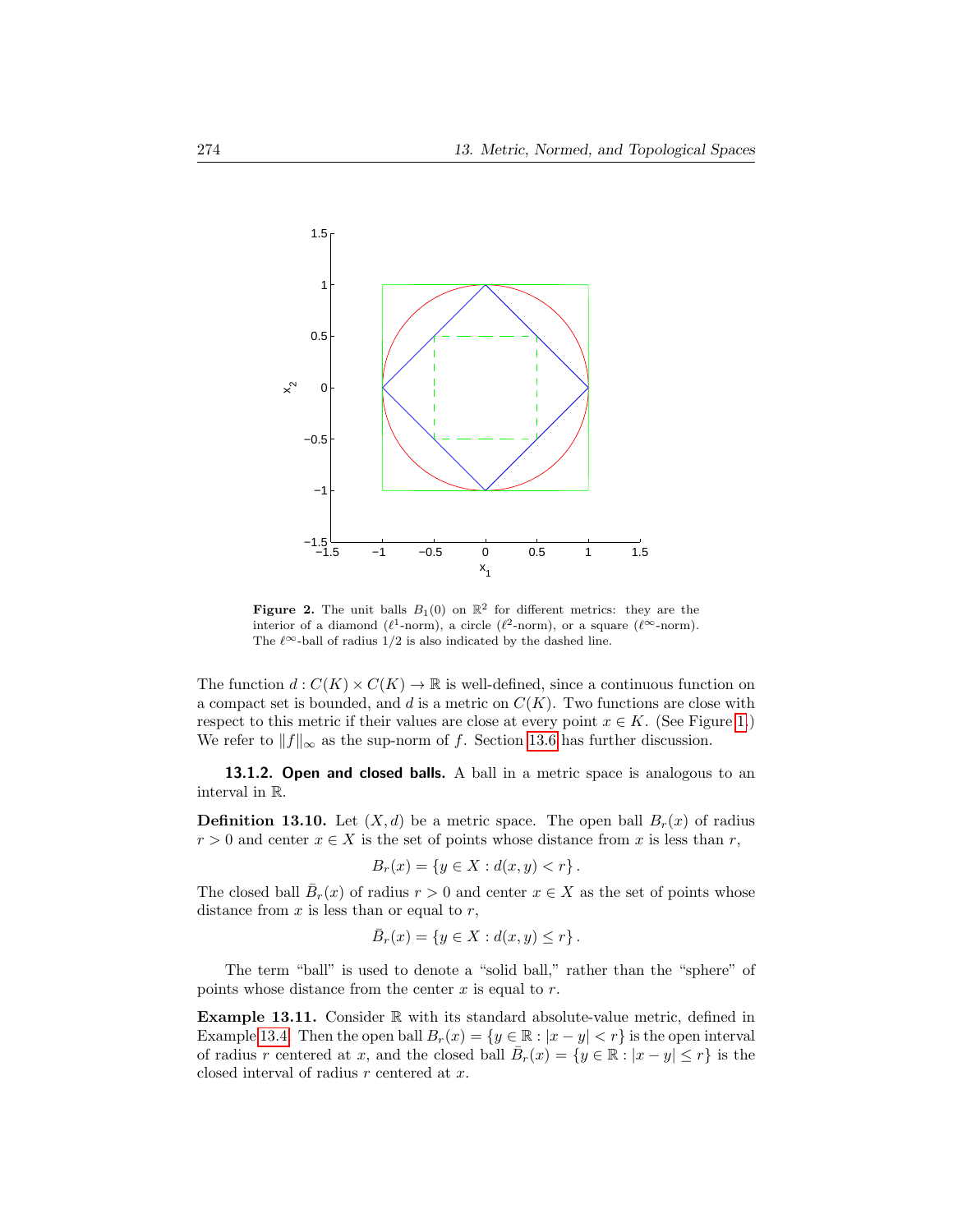**Example 13.12.** For  $\mathbb{R}^2$  with the Euclidean metric defined in Example [13.6,](#page-2-1) the ball  $B_r(x)$  is an open disc of radius r centered at x. For the  $\ell^1$ -metric in Exam-ple [13.5,](#page-2-2) the ball is a diamond of diameter 2r, and for the  $\ell^{\infty}$ -metric in Exam-ple [13.7,](#page-3-1) it is a square of side 2r. The unit ball  $B_1(0)$  for each of these metrics is illustrated in Figure [2.](#page-4-0)

**Example 13.13.** Consider the space  $C(K)$  of continuous functions  $f: K \to \mathbb{R}$ on a compact set  $K \subset \mathbb{R}$  with the sup-norm metric defined in Example [13.9.](#page-3-2) The ball  $B_r(f)$  consists of all continuous functions  $q: K \to \mathbb{R}$  whose values are within r of the values of f at every  $x \in K$ . For example, for the function f shown in Figure [1](#page-3-0) with  $r = 0.1$ , the open ball  $B_r(f)$  consists of all continuous functions g whose graphs lie between the red lines.

One has to be a little careful with the notion of balls in a general metric space, because they don't always behave the way their name suggests.

**Example 13.14.** Let  $X$  be a set with the discrete metric given in Example [13.3.](#page-2-3) Then  $B_r(x) = \{x\}$  consists of a single point if  $0 \leq r < 1$  and  $B_r(x) = X$  is the whole space if  $r > 1$ . (See also Example [13.44.](#page-12-0))

An another example, what are the open balls for the metric in Example [13.8?](#page-3-3)

A set in a metric space is bounded if it is contained in a ball of finite radius.

<span id="page-5-0"></span>**Definition 13.15.** Let  $(X, d)$  be a metric space. A set  $A \subset X$  is bounded if there exist  $x \in X$  and  $0 \leq R < \infty$  such that  $d(x, y) \leq R$  for all  $y \in A$ , meaning that  $A \subset B_R(x)$ .

Unlike  $\mathbb{R}$ , or a vector space, a general metric space has no distinguished origin, but the center point of the ball is not important in this definition of a bounded set. The triangle inequality implies that  $d(y, z) < R + d(x, y)$  if  $d(x, z) < R$ , so

$$
B_R(x) \subset B_{R'}(y) \qquad \text{for } R' = R + d(x, y).
$$

Thus, if Definition [13.15](#page-5-0) holds for some  $x \in X$ , then it holds for every  $x \in X$ .

We can say equivalently that  $A \subset X$  is bounded if the metric subspace  $(A, d_A)$ is bounded.

**Example 13.16.** Let  $X$  be a set with the discrete metric given in Example [13.3.](#page-2-3) Then X is bounded since  $X = B_r(x)$  if  $r > 1$  and  $x \in X$ .

Example 13.17. A subset  $A \subset \mathbb{R}$  is bounded with respect to the absolute-value metric if  $A \subset (-R, R)$  for some  $0 < R < \infty$ .

**Example 13.18.** Let  $C(K)$  be the space of continuous functions  $f: K \to \mathbb{R}$  on a compact set defined in Example [13.9.](#page-3-2) The set  $\mathcal{F} \subset C(K)$  of all continuous functions  $f: K \to \mathbb{R}$  such that  $|f(x)| \leq 1$  for every  $x \in K$  is bounded, since  $d(f, 0) = ||f||_{\infty} \leq$ 1 for all  $f \in \mathcal{F}$ . The set of constant functions  $\{f : f(x) = c \text{ for all } x \in K\}$  isn't bounded, since  $||f||_{\infty} = |c|$  may be arbitrarily large.

We define the diameter of a set in an analogous way to Definition [3.5](#page-0-0) for subsets of R.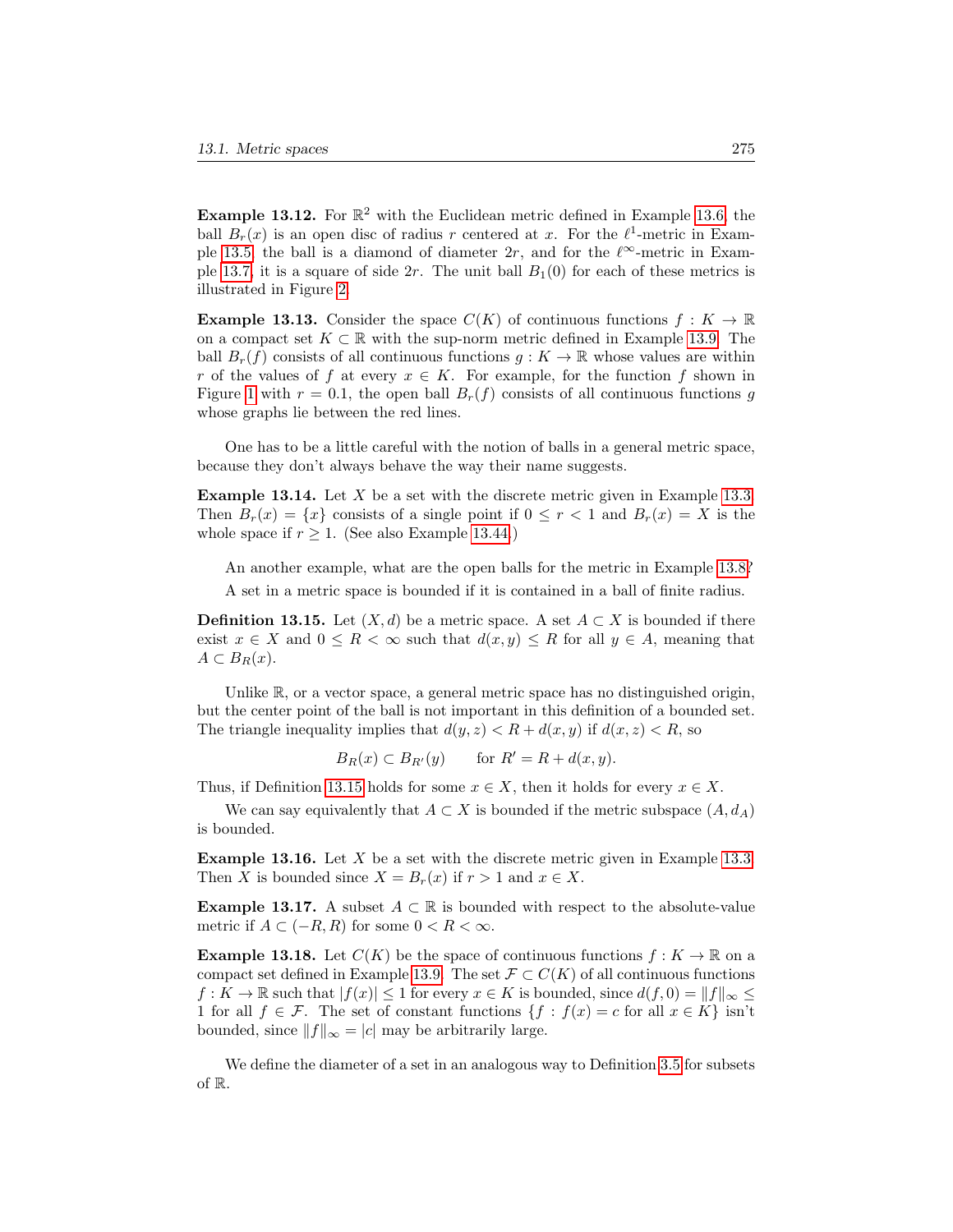**Definition 13.19.** Let  $(X, d)$  be a metric space and  $A \subset X$ . The diameter  $0 \leq$ diam  $A \leq \infty$  of A is

$$
\text{diam}\, A = \sup \{d(x, y) : x, y \in A\}.
$$

It follows from the definitions that A is bounded if and only if diam  $A < \infty$ .

The notions of an upper bound, lower bound, supremum, and infimum in  $\mathbb R$ depend on its order properties. Unlike properties of R based on the absolute value, they do not generalize to an arbitrary metric space, which isn't equipped with an order relation.

## 13.2. Normed spaces

In general, there are no algebraic operations defined on a metric space, only a distance function. Most of the spaces that arise in analysis are vector, or linear, spaces, and the metrics on them are usually derived from a norm, which gives the "length" of a vector.

We assume that the reader is familiar with the basic theory of vector spaces, and we consider only real vector spaces.

<span id="page-6-0"></span>**Definition 13.20.** A normed vector space  $(X, \|\cdot\|)$  is a vector space X together with a function  $\|\cdot\| : X \to \mathbb{R}$ , called a norm on X, such that for all  $x, y \in X$  and  $k \in \mathbb{R}$ :

(1)  $0 \le ||x|| < \infty$  and  $||x|| = 0$  if and only if  $x = 0$ ;

(2) 
$$
||kx|| = |k| ||x||;
$$

(3)  $||x + y|| \le ||x|| + ||y||.$ 

The properties in Definition [13.20](#page-6-0) are natural ones to require of a length. The length of x is 0 if and only if x is the 0-vector; multiplying a vector by a scalar k multiplies its length by |k|; and the length of the "hypoteneuse"  $x + y$  is less than or equal to the sum of the lengths of the "sides"  $x, y$ . Because of this last interpretation, property (3) is called the triangle inequality. We also refer to a normed vector space as a normed space for short.

**Proposition 13.21.** If  $(X, \| \cdot \|)$  is a normed vector space, then  $d : X \times X \to \mathbb{R}$ defined by  $d(x, y) = ||x - y||$  is a metric on X.

**Proof.** The metric-properties of d follow directly from the properties of a norm in Definition [13.20.](#page-6-0) The positivity is immediate. Also, we have

$$
d(x, y) = ||x - y|| = || - (x - y)|| = ||y - x|| = d(y, x),
$$
  
\n
$$
d(x, y) = ||x - z + z - y|| \le ||x - z|| + ||z - y|| = d(x, z) + d(y, z),
$$

which proves the symmetry of d and the triangle inequality.  $\Box$ 

If X is a normed vector space, then we always use the metric associated with its norm, unless stated specifically otherwise.

A metric associated with a norm has the additional properties that for all  $x, y, z \in X$  and  $k \in \mathbb{R}$ 

$$
d(x+z, y+z) = d(x,y), \qquad d(kx, ky) = |k|d(x,y),
$$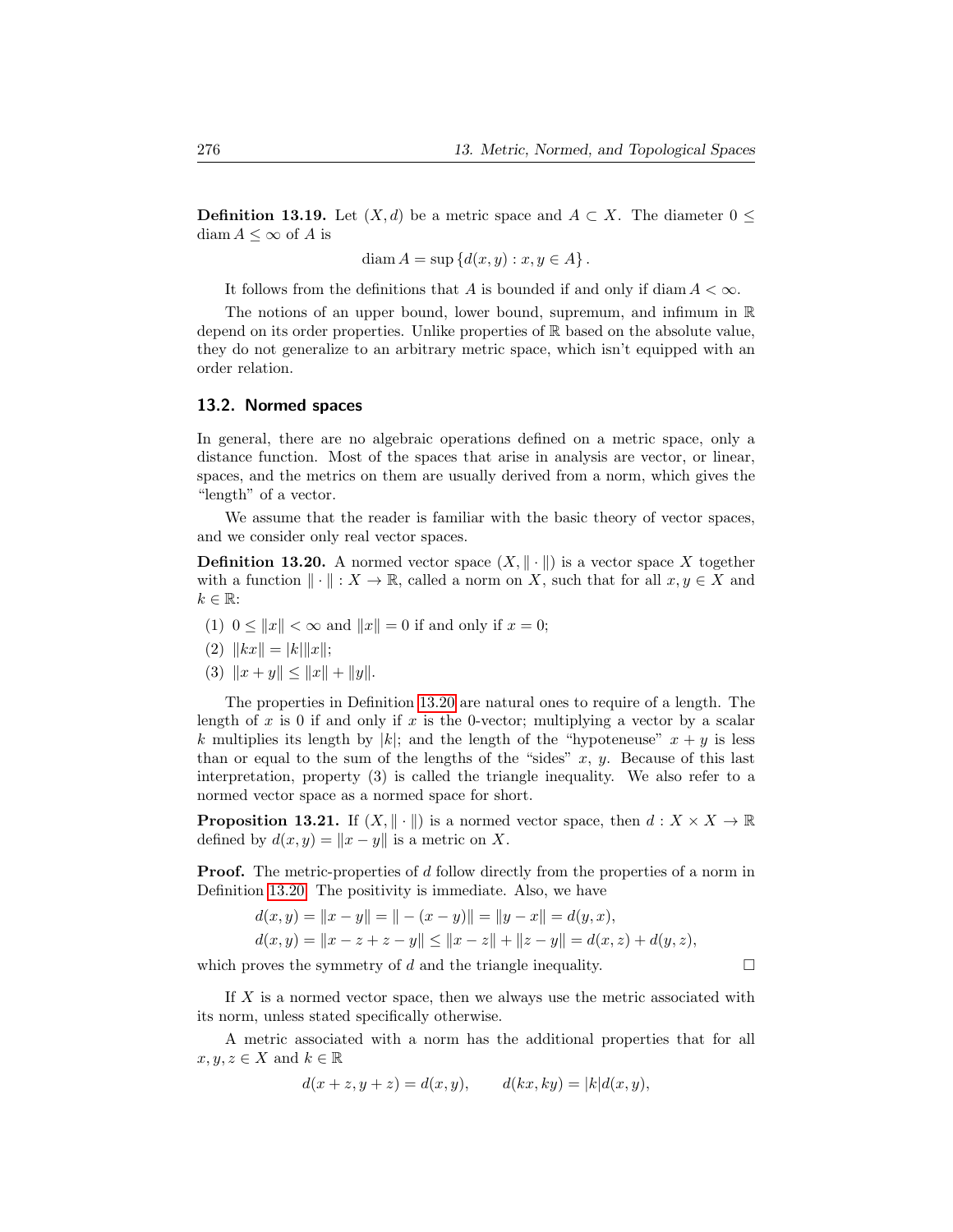which are called translation invariance and homogeneity, respectively. These properties imply that the open balls  $B_r(x)$  in a normed space are rescaled, translated versions of the unit ball  $B_1(0)$ .

**Example 13.22.** The set of real numbers  $\mathbb R$  with the absolute-value norm  $|\cdot|$  is a one-dimensional normed vector space.

**Example 13.23.** The discrete metric in Example [13.3](#page-2-3) on  $\mathbb{R}$ , and the metric in Example [13.8](#page-3-3) on  $\mathbb{R}^2$  are not derived from a norm. (Why?)

<span id="page-7-1"></span>**Example 13.24.** The space  $\mathbb{R}^2$  with any of the norms defined for  $x = (x_1, x_2)$  by

$$
||x||_1 = |x_1| + |x_2|,
$$
  $||x||_2 = \sqrt{x_1^2 + x_2^2},$   $||x||_{\infty} = \max(|x_1|, |x_2|)$ 

is a normed vector space. The corresponding metrics are the "taxicab" metric in Example [13.5,](#page-2-2) the Euclidean metric in Example [13.6,](#page-2-1) and the maximum metric in Example [13.7,](#page-3-1) respectively.

The norms in Example [13.24](#page-7-1) are special cases of a fundamental family of  $\ell^p$ norms on  $\mathbb{R}^n$ . All of the  $\ell^p$ -norms reduce to the absolute-value norm if  $n = 1$ , but they are different if  $n \geq 2$ .

<span id="page-7-2"></span>**Definition 13.25.** For  $1 \leq p < \infty$ , the  $\ell^p$ -norm  $\|\cdot\|_p : \mathbb{R}^n \to \mathbb{R}$  is defined for  $x = (x_1, x_2, \ldots, x_n) \in \mathbb{R}^n$  by

$$
||x||_p = (|x_1|^p + |x_2|^p + \cdots + |x_n|^p)^{1/p}.
$$

The  $\ell^2$ -norm is called the Euclidean norm. For  $p = \infty$ , the  $\ell^{\infty}$ -norm  $\|\cdot\|_{\infty} : \mathbb{R}^n \to \mathbb{R}$ is defined by

$$
||x||_{\infty} = \max (|x_1|, |x_2|, \ldots, |x_n|).
$$

The notation for the  $\ell^{\infty}$ -norm is explained by the fact that

$$
||x||_{\infty} = \lim_{p \to \infty} ||x||_p.
$$

Moreover, consistent with its name, the  $\ell^p$ -norm is a norm.

<span id="page-7-0"></span>**Theorem 13.26.** Let  $1 \leq p \leq \infty$ . The space  $\mathbb{R}^n$  with the  $\ell^p$ -norm is a normed vector space.

**Proof.** The space  $\mathbb{R}^n$  is an *n*-dimensional vector space, so we just need to verify the properties of the norm.

The positivity and homogeneity of the  $\ell^p$ -norm follow immediately from its definition. We verify the triangle inequality here only for the cases  $p = 1, \infty$ .

Let  $x = (x_1, x_2, \ldots, x_n)$  and  $y = (y_1, y_2, \ldots, y_n)$  be points in  $\mathbb{R}^n$ . For  $p = 1$ , we have

$$
||x + y||_1 = |x_1 + y_1| + |x_2 + y_2| + \dots + |x_n + y_n|
$$
  
\n
$$
\leq |x_1| + |y_1| + |x_2| + |y_2| + \dots + |x_n| + |y_n|
$$
  
\n
$$
\leq ||x||_1 + ||y||_1.
$$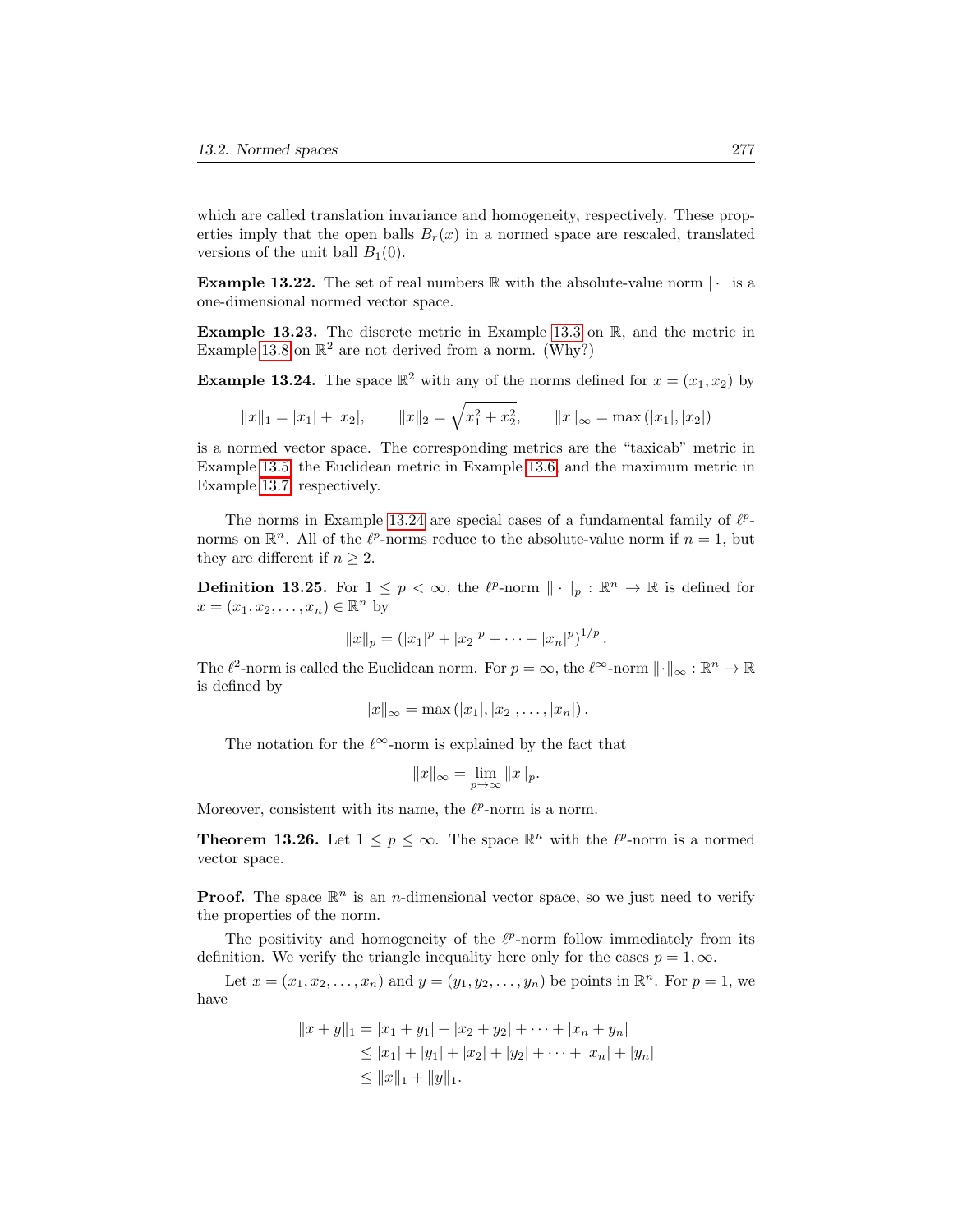For  $p = \infty$ , we have

$$
||x + y||_{\infty} = \max (|x_1 + y_1|, |x_2 + y_2|, ..., |x_n + y_n|)
$$
  
\n
$$
\leq \max (|x_1| + |y_1|, |x_2| + |y_2|, ..., |x_n| + |y_n|)
$$
  
\n
$$
\leq \max (|x_1|, |x_2|, ..., |x_n|) + \max (|y_1|, |y_2|, ..., |y_n|)
$$
  
\n
$$
\leq ||x||_{\infty} + ||y||_{\infty}.
$$

The proof of the triangle inequality for  $1 < p < \infty$  is more difficult and is given in Section [13.7.](#page-23-0)  $\Box$ 

We can use Definition [13.25](#page-7-2) to define  $||x||_p$  for any  $0 < p \leq \infty$ . However, if  $0 < p < 1$ , then  $\|\cdot\|_p$  doesn't satisfy the triangle inequality, so it is not a norm. This explains the restriction  $1 \leq p \leq \infty$ .

Although the  $\ell^p$ -norms are numerically different for different values of  $p$ , they are equivalent in the following sense (see Corollary [13.29\)](#page-8-0).

**Definition 13.27.** Let X be a vector space. Two norms  $\|\cdot\|_a$ ,  $\|\cdot\|_b$  on X are equivalent if there exist strictly positive constants  $M \geq m > 0$  such that

$$
m||x||_a \le ||x||_b \le M||x||_a \quad \text{for all } x \in X.
$$

Geometrically, two norms are equivalent if and only if an open ball with respect to either one of the norms contains an open ball with respect to the other. Equivalent norms define the same open sets, convergent sequences, and continuous functions, so there are no topological differences between them.

The next theorem shows that every  $\ell^p$ -norm is equivalent to the  $\ell^{\infty}$ -norm. (See Figure [2.](#page-4-0))

<span id="page-8-1"></span>**Theorem 13.28.** Suppose that  $1 \leq p < \infty$ . Then, for every  $x \in \mathbb{R}^n$ ,

$$
||x||_{\infty} \le ||x||_p \le n^{1/p} ||x||_{\infty}.
$$

**Proof.** Let  $x = (x_1, x_2, \dots, x_n) \in \mathbb{R}^n$ . Then for each  $1 \leq i \leq n$ , we have

$$
|x_i| \le (|x_1|^p + |x_2|^p + \dots + |x_n|^p)^{1/p} = ||x||_p,
$$

which implies that

$$
||x||_{\infty} = \max\{|x_i| : 1 \le i \le n\} \le ||x||_p.
$$

On the other hand, since  $|x_i| \leq ||x||_{\infty}$  for every  $1 \leq i \leq n$ , we have

$$
||x||_p \le (n||x||_{\infty}^p)^{1/p} = n^{1/p} ||x||_{\infty},
$$

which proves the result  $\Box$ 

As an immediate consequence, we get the equivalence of the  $\ell^p$ -norms.

<span id="page-8-0"></span>**Corollary 13.29.** The  $\ell^p$  and  $\ell^q$  norms on  $\mathbb{R}^n$  are equivalent for every  $1 \leq p, q \leq \infty$ .

**Proof.** We have 
$$
n^{-1/q} \|x\|_q \le \|x\|_\infty \le \|x\|_p \le n^{1/p} \|x\|_\infty \le n^{1/p} \|x\|_q
$$
.

With more work, one can prove that that  $||x||_q \leq ||x||_p$  for  $1 \leq p \leq q \leq \infty$ , meaning that the unit ball with respect to the  $\ell^q$ -norm contains the unit ball with respect to the  $\ell^p$ -norm.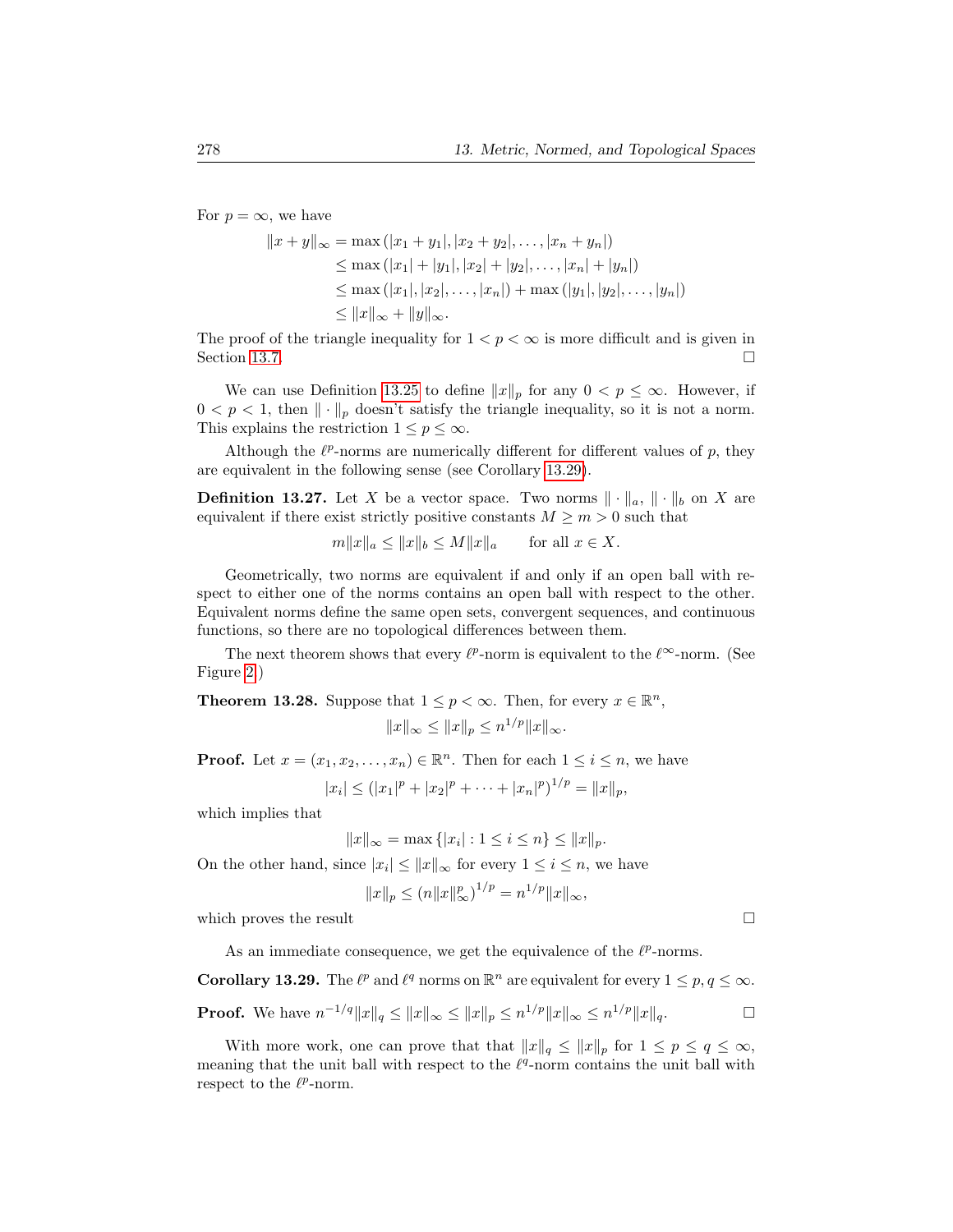# 13.3. Open and closed sets

There are natural definitions of open and closed sets in a metric space, analogous to the definitions in  $\mathbb R$ . Many of the properties of such sets in  $\mathbb R$  carry over immediately to general metric spaces.

<span id="page-9-0"></span>**Definition 13.30.** Let X be a metric space. A set  $G \subset X$  is open if for every  $x \in G$  there exists  $r > 0$  such that  $B_r(x) \subset G$ . A subset  $F \subset X$  is closed if  $F^c = X \setminus F$  is open.

We can rephrase this definition more geometrically in terms of neighborhoods.

**Definition 13.31.** Let X be a metric space. A set  $U \subset X$  is a neighborhood of  $x \in X$  if  $B_r(x) \subset U$  for some  $r > 0$ .

Definition [13.30](#page-9-0) then states that a subset of a metric space is open if and only if every point in the set has a neighborhood that is contained in the set. In particular, a set is open if and only if it is a neighborhood of every point in the set.

**Example 13.32.** If d is the discrete metric on a set  $X$  in Example [13.3,](#page-2-3) then every subset  $A \subset X$  is open, since for every  $x \in A$  we have  $B_{1/2}(x) = \{x\} \subset A$ . Every set is also closed, since its complement is open.

Example 13.33. Consider  $\mathbb{R}^2$  with the Euclidean norm (or any other  $\ell^p$ -norm). If  $f : \mathbb{R} \to \mathbb{R}$  is a continuous function, then

$$
E = \{(x_1, x_2) \in \mathbb{R}^2 : x_2 < f(x_1)\}
$$

is an open subset of  $\mathbb{R}^2$ . If f is discontinuous, then E needn't be open. We leave the proofs as an exercise.

**Example 13.34.** If  $(X,d)$  is a metric space and  $A \subset X$ , then  $B \subset A$  is open in the metric subspace  $(A, d_A)$  if and only if  $B = A \cap G$  where G is an open subset of X. This is consistent with our previous definition of relatively open sets in  $A \subset \mathbb{R}$ .

Open sets with respect to one metric on a set need not be open with respect to another metric. For example, every subset of  $\mathbb R$  with the discrete metric is open, but this is not true of R with the absolute-value metric.

Consistent with our terminology, open balls are open and closed balls are closed.

**Proposition 13.35.** Let X be a metric space. If  $x \in X$  and  $r > 0$ , then the open ball  $B_r(x)$  is open and the closed ball  $\overline{B}_r(x)$  is closed.

**Proof.** Suppose that  $y \in B_r(x)$  where  $r > 0$ , and let  $\epsilon = r - d(x, y) > 0$ . The triangle inequality implies that  $B_{\epsilon}(y) \subset B_r(x)$ , which proves that  $B_r(x)$  is open. Similarly, if  $y \in \overline{B}_r(x)^c$  and  $\epsilon = d(x, y) - r > 0$ , then the triangle inequality implies that  $B_{\epsilon}(y) \subset \bar{B}_r(x)^c$ , which proves that  $\bar{B}_r(x)^c$  is open and  $\bar{B}_r(x)$  is closed.

The next theorem summarizes three basic properties of open sets.

<span id="page-9-1"></span>**Theorem 13.36.** Let  $X$  be a metric space.

- (1) The empty set  $\varnothing$  and the whole set X are open.
- (2) An arbitrary union of open sets is open.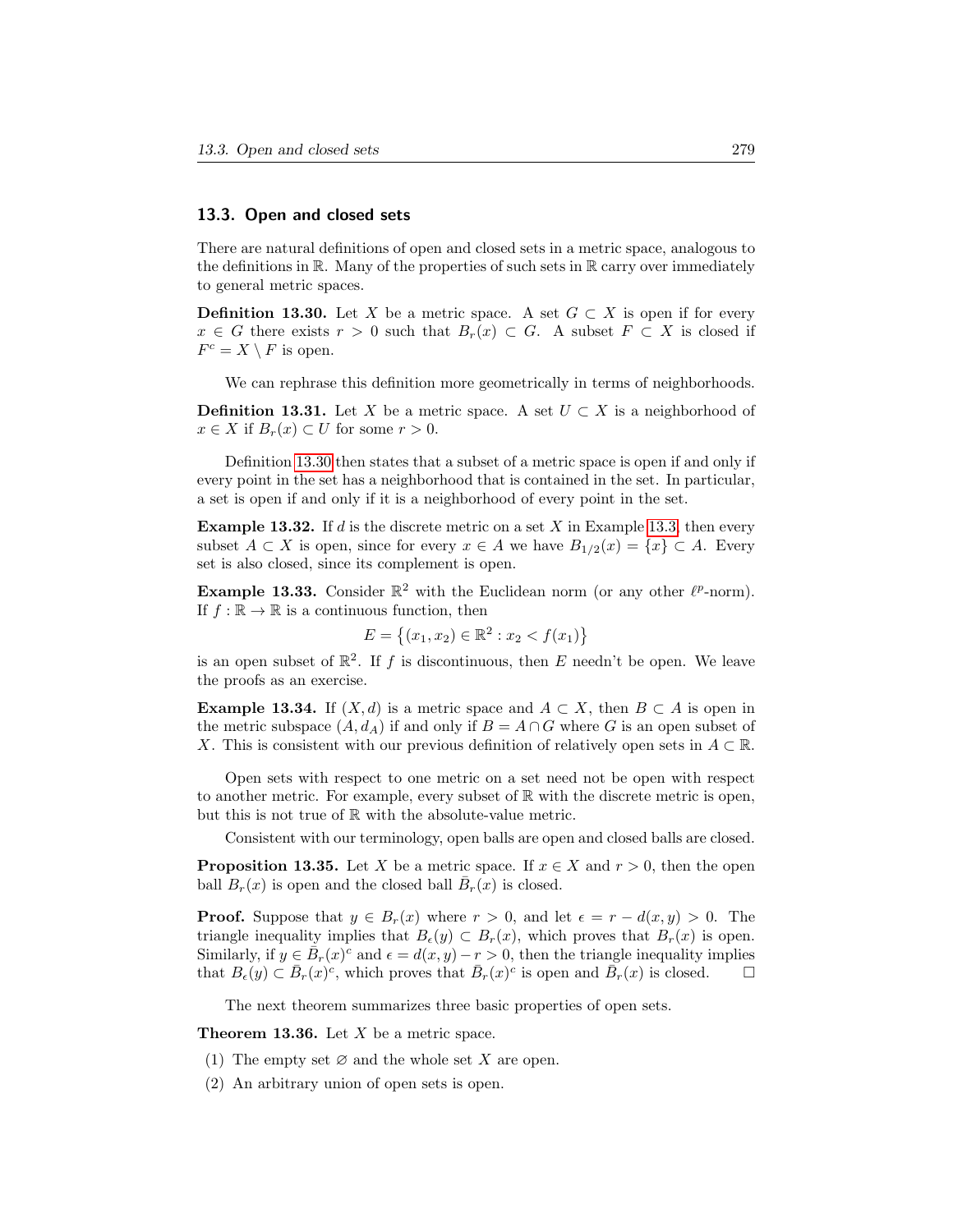#### (3) A finite intersection of open sets is open.

Proof. Property (1) follows immediately from Definition [13.30.](#page-9-0) (The empty set satisfies the definition vacuously: since it has no points, every point has a neighborhood that is contained in the set.)

To prove (2), let  $\{G_i \subset X : i \in I\}$  be an arbitrary collection of open sets. If

$$
x \in \bigcup_{i \in I} G_i,
$$

then  $x \in G_i$  for some  $i \in I$ . Since  $G_i$  is open, there exists  $r > 0$  such that  $B_r(x) \subset G_i$ , and then

$$
B_r(x) \subset \bigcup_{i \in I} G_i.
$$

Thus, the union  $\bigcup G_i$  is open.

The prove (3), let  $\{G_1, G_2, \ldots, G_n\}$  be a finite collection of open sets. If

$$
x \in \bigcap_{i=1}^n G_i,
$$

then  $x \in G_i$  for every  $1 \leq i \leq n$ . Since  $G_i$  is open, there exists  $r_i > 0$  such that  $B_{r_i}(x) \subset G_i$ . Let  $r = \min(r_1, r_2, \ldots, r_n) > 0$ . Then  $B_r(x) \subset B_{r_i}(x) \subset G_i$  for every  $1 \leq i \leq n$ , which implies that

$$
B_r(x) \subset \bigcap_{i=1}^n G_i.
$$

Thus, the finite intersection  $\bigcap G_i$  is open.

The previous proof fails if we consider the intersection of infinitely many open sets  $\{G_i : i \in I\}$  because we may have  $\inf\{r_i : i \in I\} = 0$  even though  $r_i > 0$  for every  $i \in I$ .

The properties of closed sets follow by taking complements of the corresponding properties of open sets and using De Morgan's laws, exactly as in the proof of Proposition [5.20.](#page-0-0)

<span id="page-10-1"></span>**Theorem 13.37.** Let  $X$  be a metric space.

- (1) The empty set  $\varnothing$  and the whole set X are closed.
- (2) An arbitrary intersection of closed sets is closed.
- (3) A finite union of closed sets is closed.

The following relationships of points to sets are entirely analogous to the ones in Definition [5.22](#page-0-0) for R.

<span id="page-10-0"></span>**Definition 13.38.** Let X be a metric space and  $A \subset X$ .

- (1) A point  $x \in A$  is an interior point of A if  $B_r(x) \subset A$  for some  $r > 0$ .
- (2) A point  $x \in A$  is an isolated point of A if  $B_r(x) \cap A = \{x\}$  for some  $r > 0$ , meaning that x is the only point of A that belongs to  $B_r(x)$ .
- (3) A point  $x \in X$  is a boundary point of A if, for every  $r > 0$ , the ball  $B_r(x)$ contains a point in A and a point not in A.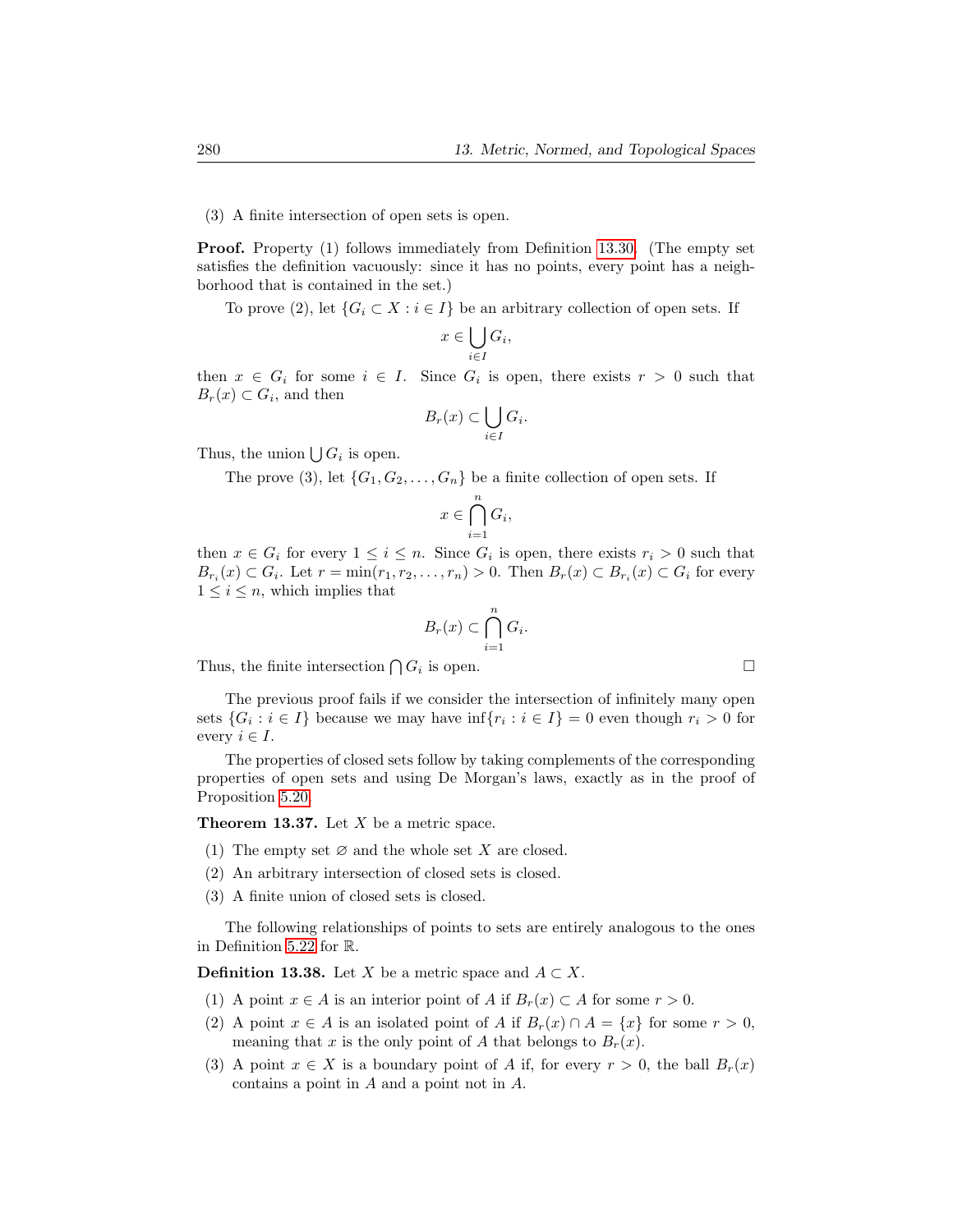(4) A point  $x \in X$  is an accumulation point of A if, for every  $r > 0$ , the ball  $B_r(x)$ contains a point  $y \in A$  such that  $y \neq x$ .

A set is open if and only if every point is an interior point and closed if and only if every accumulation point belongs to the set.

We define the interior, boundary, and closure of a set as follows.

**Definition 13.39.** Let A be a subset of a metric space. The interior  $A^\circ$  of A is the set of interior points of A. The boundary  $\partial A$  of A is the set of boundary points. The closure of A is  $\overline{A} = A \cup \partial A$ .

It follows that  $x \in \overline{A}$  if and only if the ball  $B_r(x)$  contains some point in A for every  $r > 0$ . The next proposition gives equivalent topological definitions.

**Proposition 13.40.** Let X be a metric space and  $A \subset X$ . The interior of A is the largest open set contained in A,

$$
A^{\circ} = \bigcup \{ G \subset A : G \text{ is open in } X \},
$$

the closure of  $A$  is the smallest closed set that contains  $A$ ,

 $\bar{A} = \bigcap \{F \supset A : F \text{ is closed in } X\},\$ 

and the boundary of A is their set-theoretic difference,

$$
\partial A = \bar{A} \setminus A^{\circ}.
$$

**Proof.** Let  $A_1$  denote the set of interior points of  $A$ , as in Definition [13.38,](#page-10-0) and  $A_2 = \bigcup \{G \subset A : G \text{ is open}\}\.$  If  $x \in A_1$ , then there is an open neighborhood  $G \subset A$  of x, so  $G \subset A_2$  and  $x \in A_2$ . It follows that  $A_1 \subset A_2$ . To get the opposite inclusion, note that  $A_2$  is open by Theorem [13.36.](#page-9-1) Thus, if  $x \in A_2$ , then  $A_2 \subset A$ is a neighborhood of x, so  $x \in A_1$  and  $A_2 \subset A_1$ . Therefore  $A_1 = A_2$ , which proves the result for the interior.

Next, Definition [13.38](#page-10-0) and the previous result imply that

$$
(\overline{A})^c = (A^c)^\circ = \bigcup \{ G \subset A^c : G \text{ is open} \}.
$$

Using De Morgan's laws, and writing  $G^c = F$ , we get that

$$
\bar{A} = \bigcup \{ G \subset A^c : G \text{ is open} \}^c = \bigcap \{ F \supset A : F \text{ is closed} \},
$$

which proves the result for the closure.

Finally, if  $x \in \partial A$ , then  $x \in \overline{A} = A \cup \partial A$ , and no neighborhood of x is contained in A, so  $x \notin A^{\circ}$ . It follows that  $x \in \bar{A} \setminus A^{\circ}$  and  $\partial A \subset \bar{A} \setminus A^{\circ}$ . Conversely, if  $x \in \overline{A} \setminus A^{\circ}$ , then every neighborhood of x contains points in A, since  $x \in \overline{A}$ , and every neighborhood contains points in  $A^c$ , since  $x \notin A^{\circ}$ . It follows that  $x \in \partial A$ and  $\overline{A} \setminus A^{\circ} \subset \partial A$ , which completes the proof.

It follows from Theorem [13.36,](#page-9-1) and Theorem [13.37](#page-10-1) that the interior  $A^{\circ}$  is open, the closure  $\overline{A}$  is closed, and the boundary  $\partial A$  is closed. Furthermore, A is open if and only if  $A = A^{\circ}$ , and A is closed if and only if  $A = \overline{A}$ .

Let us illustrate these definitions with some examples, whose verification we leave as an exercise.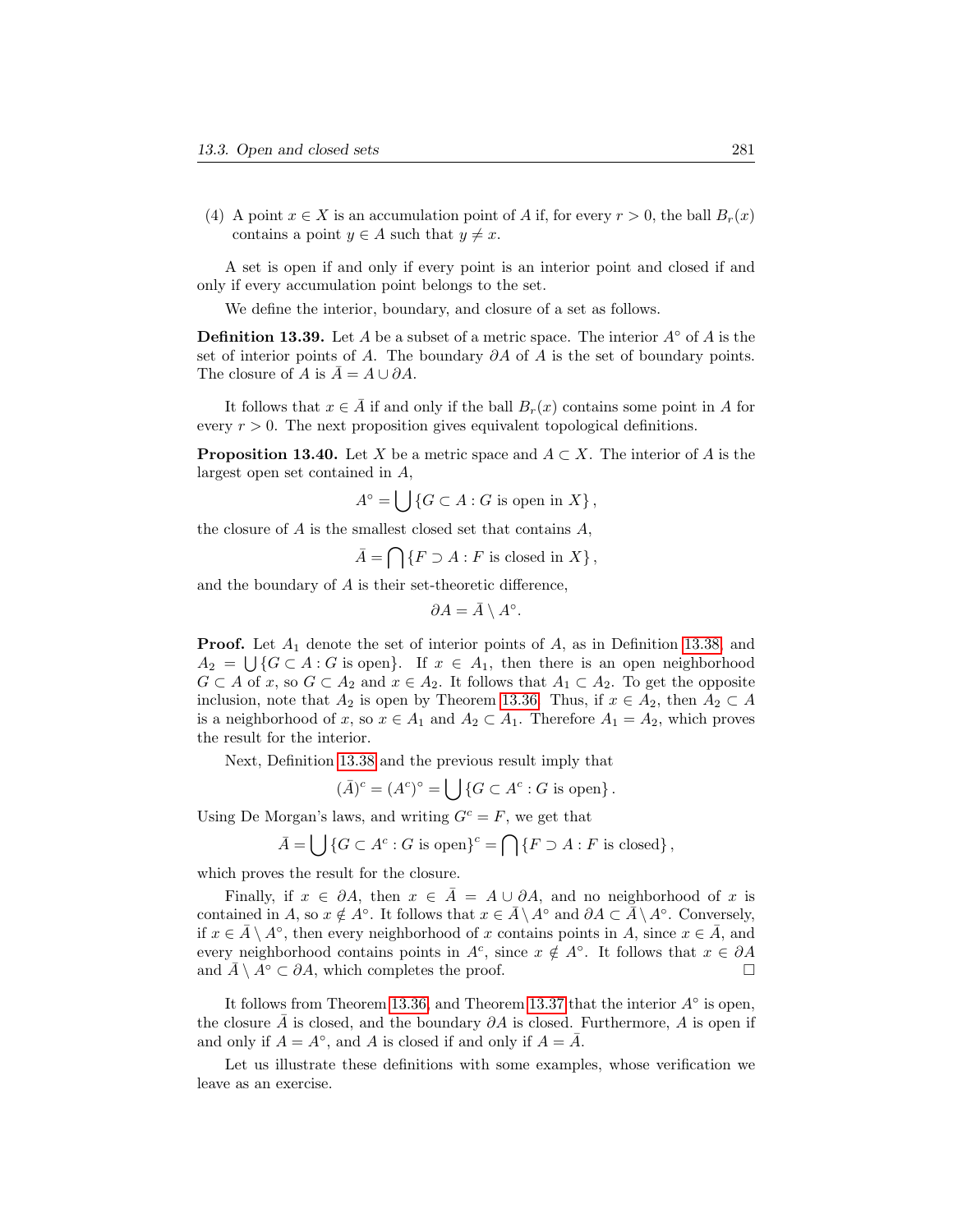**Example 13.41.** Consider R with the absolute-value metric. If  $I = (a, b)$  and  $J = [a, b],$  then  $I^{\circ} = J^{\circ} = (a, b), \bar{I} = \bar{J} = [a, b],$  and  $\partial I = \partial J = \{a, b\}.$  Note that  $I = I^{\circ}$ , meaning that I is open, and  $J = \overline{J}$ , meaning that J is closed. If  $A = \{1/n : n \in \mathbb{N}\}\$ , then  $A^\circ = \emptyset$  and  $\overline{A} = \partial A = A \cup \{0\}$ . Thus, A is neither open  $(A \neq A^{\circ})$  nor closed  $(A \neq \overline{A})$ . If  $\mathbb Q$  is the set of rational numbers, then  $\mathbb Q^{\circ} = \varnothing$ and  $\overline{Q} = \partial Q = \mathbb{R}$ . Thus,  $Q$  is neither open nor closed. Since  $\overline{Q} = \mathbb{R}$ , we say that  $Q$ is dense in R.

**Example 13.42.** Let A be the unit open ball in  $\mathbb{R}^2$  with the Euclidean metric,

$$
A = \{(x, y) \in \mathbb{R}^2 : x^2 + y^2 < 1\}.
$$

Then  $A^\circ = A$ , the closure of A is the closed unit ball

$$
\bar{A} = \{(x, y) \in \mathbb{R}^2 : x^2 + y^2 \le 1\},\
$$

and the boundary of  $A$  is the unit circle

$$
\partial A = \{(x, y) \in \mathbb{R}^2 : x^2 + y^2 = 1\},\
$$

**Example 13.43.** Let A be the unit open ball with the x-axis deleted in  $\mathbb{R}^2$  with the Euclidean metric,

$$
A = \{(x, y) \in \mathbb{R}^2 : x^2 + y^2 < 1, y \neq 0\}.
$$

Then  $A^\circ = A$ , the closure of A is the closed unit ball

$$
\bar{A} = \{(x, y) \in \mathbb{R}^2 : x^2 + y^2 \le 1\},\
$$

and the boundary of  $A$  consists of the unit circle and the  $x$ -axis,

$$
\partial A = \{(x, y) \in \mathbb{R}^2 : x^2 + y^2 = 1\} \cup \{(x, 0) \in \mathbb{R}^2 : |x| \le 1\}.
$$

<span id="page-12-0"></span>**Example 13.44.** Suppose that  $X$  is a set containing at least two elements with the discrete metric defined in Example [13.3.](#page-2-3) If  $x \in X$ , then the unit open ball is  $B_1(x) = \{x\}$ , and it is equal to its closure  $B_r(x) = \{x\}$ . On the other hand, the closed unit ball is  $\bar{B}_1(x) = X$ . Thus, in a general metric space, the closure of an open ball of radius  $r > 0$  need not be the closed ball of radius r.

### 13.4. Completeness, compactness, and continuity

A sequence  $(x_n)$  in a set X is a function  $f : \mathbb{N} \to X$ , where  $x_n = f(n)$  is the nth term in the sequence.

<span id="page-12-1"></span>**Definition 13.45.** Let  $(X, d)$  be a metric space. A sequence  $(x_n)$  in X converges to  $x \in X$ , written  $x_n \to x$  as  $n \to \infty$  or

$$
\lim_{n \to \infty} x_n = x,
$$

if for every  $\epsilon > 0$  there exists  $N \in \mathbb{N}$  such that

$$
n > N
$$
 implies that  $d(x_n, x) < \epsilon$ .

That is,  $x_n \to x$  in X if  $d(x_n, x) \to 0$  in R. Equivalently,  $x_n \to x$  as  $n \to \infty$  if for every neighborhood U of x there exists  $N \in \mathbb{N}$  such that  $x_n \in U$  for all  $n > N$ .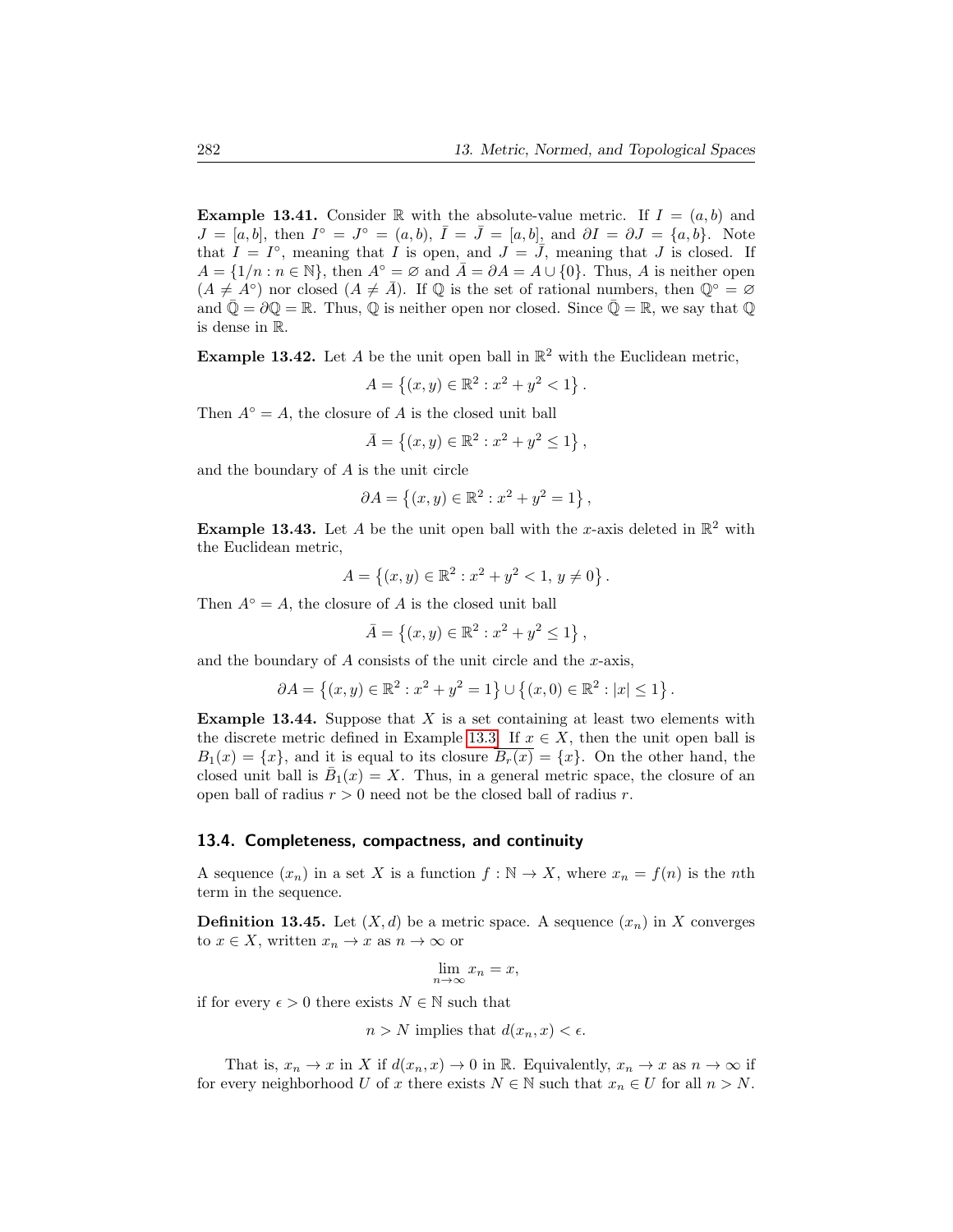<span id="page-13-1"></span>**Example 13.46.** If d is the discrete metric on a set X, then a sequence  $(x_n)$ converges in  $(X, d)$  if and only if it is eventually constant. That is, there exists  $x \in X$  and  $N \in \mathbb{N}$  such that  $x_n = x$  for all  $n > N$ ; and, in that case, the sequence converges to  $x$ .

Example 13.47. For R with its standard absolute-value metric, Definition [13.45](#page-12-1) is the definition of the convergence of a real sequence.

As for subsets of R, we can give a sequential characterization of closed sets in a metric space.

<span id="page-13-0"></span>**Theorem 13.48.** A subset  $F \subset X$  of a metric space X is closed if and only if the limit of every convergent sequence in  $F$  belongs to  $F$ .

**Proof.** First suppose that F is closed, meaning that  $F^c$  is open. If  $(x_n)$  be a sequence in F and  $x \in F^c$ , then there is a neighborhood  $U \subset F^c$  of x which contains no terms in the sequence, so  $(x_n)$  cannot converge to x. Thus, the limit of every convergent sequence in  $F$  belongs to  $F$ .

Conversely, suppose that  $F$  is not closed. Then  $F^c$  is not open, and there exists a point  $x \in F^c$  such that every neighborhood of x contains points in F. Choose  $x_n \in F$  such that  $x_n \in B_{1/n}(x)$ . Then  $(x_n)$  is a sequence in F whose limit x does not belong to  $F$ , which proves the result.

We define the completeness of metric spaces in terms of Cauchy sequences.

**Definition 13.49.** Let  $(X, d)$  be a metric space. A sequence  $(x_n)$  in X is a Cauchy sequence for every  $\epsilon > 0$  there exists  $N \in \mathbb{N}$  such that

 $m, n > N$  implies that  $d(x_m, x_n) < \epsilon$ .

Every convergent sequence is Cauchy: if  $x_n \to x$  then given  $\epsilon > 0$  there exists N such that  $d(x_n, x) < \epsilon/2$  for all  $n > N$ , and then for all  $m, n > N$  we have

 $d(x_m, x_n) \leq d(x_m, x) + d(x_n, x) < \epsilon.$ 

Complete spaces are ones in which the converse is also true.

Definition 13.50. A metric space is complete if every Cauchy sequence converges.

**Example 13.51.** If d is the discrete metric on a set X, then  $(X, d)$  is a complete metric space since every Cauchy sequence is eventually constant.

**Example 13.52.** The space  $(\mathbb{R}, |\cdot|)$  is complete, but the metric subspace  $(\mathbb{Q}, |\cdot|)$ is not complete.

In a complete space, we have the following simple criterion for the completeness of a subspace.

**Proposition 13.53.** A subspace  $(A, d_A)$  of a complete metric space  $(X, d)$  is complete if and only if  $A$  is closed in  $X$ .

**Proof.** If A is a closed subspace of a complete space X and  $(x_n)$  is a Cauchy sequence in A, then  $(x_n)$  is a Cauchy sequence in X, so it converges to  $x \in X$ . Since A is closed,  $x \in A$ , which shows that A is complete.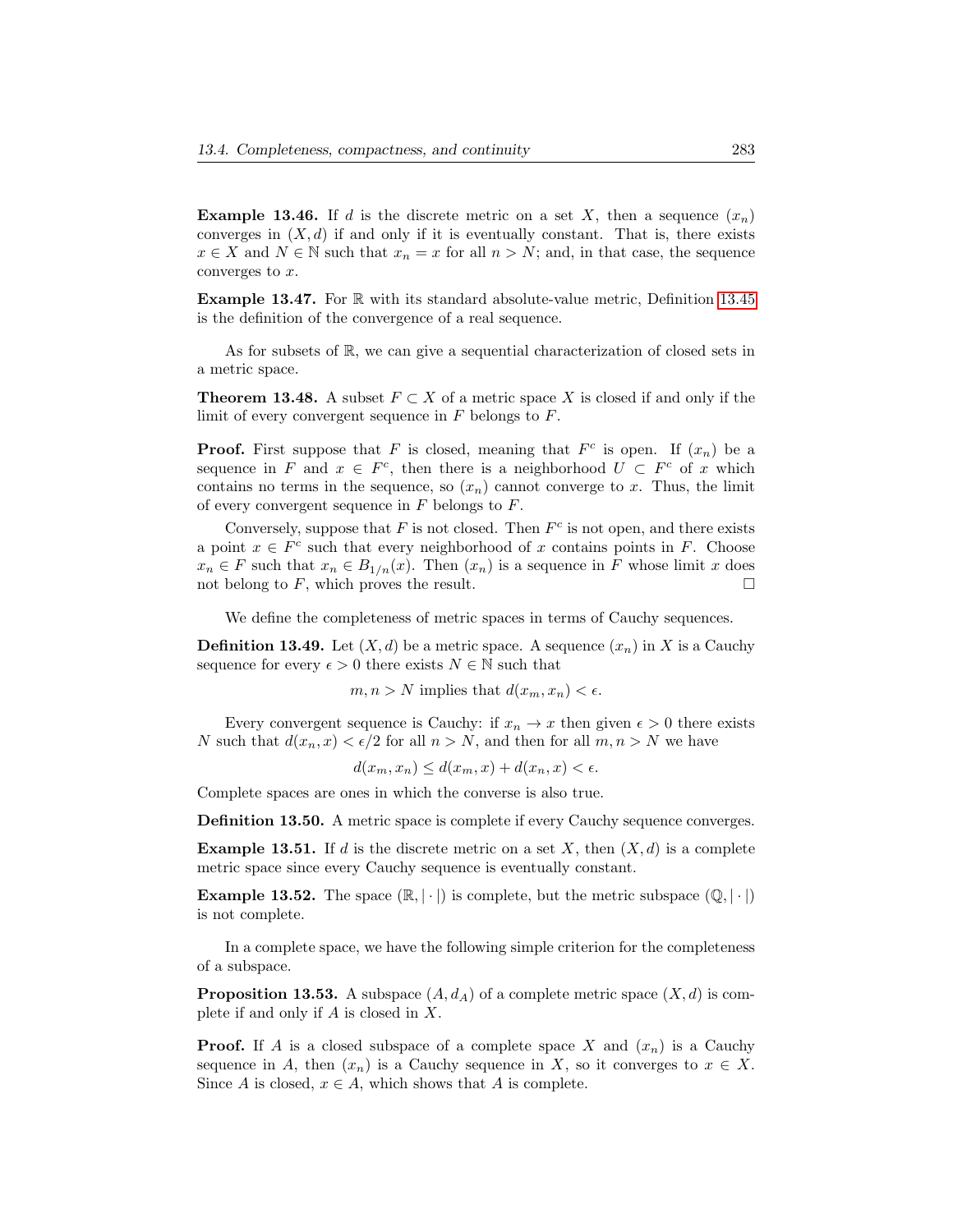Conversely, if A is not closed, then by Proposition [13.48](#page-13-0) there is a convergent sequence in A whose limit does not belong to A. Since it converges, the sequence is Cauchy, but it doesn't have a limit in A, so A is not complete.  $\Box$ 

The most important complete metric spaces in analysis are the complete normed spaces, or Banach spaces.

Definition 13.54. A Banach space is a complete normed vector space.

For example, R with the absolute-value norm is a one-dimensional Banach space. Furthermore, it follows from the completeness of  $\mathbb R$  that every finite-dimensional normed vector space over  $\mathbb R$  is complete. We prove this for the  $\ell^p$ -norms given in Definition [13.25.](#page-7-2)

**Theorem 13.55.** Let  $1 \leq p \leq \infty$ . The vector space  $\mathbb{R}^n$  with the  $\ell^p$ -norm is a Banach space.

**Proof.** Suppose that  $(x_k)_{k=1}^{\infty}$  is a sequence of points

$$
x_k = (x_{1,k}, x_{2,k}, \ldots, x_{n,k})
$$

in  $\mathbb{R}^n$  that is Cauchy with respect to the  $\ell^p$ -norm. From Theorem [13.28,](#page-8-1)

$$
|x_{i,j} - x_{i,k}| \leq ||x_j - x_k||_p,
$$

so each coordinate sequence  $(x_{i,k})_{k=1}^{\infty}$  is Cauchy in R. The completeness of R implies that  $x_{i,k} \to x_i$  as  $k \to \infty$  for some  $x_i \in \mathbb{R}$ . Let  $x = (x_1, x_2, \ldots, x_n)$ . Then, from Theorem [13.28](#page-8-1) again,

$$
||x_k - x||_p \le C \max\{|x_{i,k} - x_i| : i = 1, 2, ..., n\},\
$$

where  $C = n^{1/p}$  if  $1 \le p < \infty$  or  $C = 1$  if  $p = \infty$ . Given  $\epsilon > 0$ , choose  $N_i \in \mathbb{N}$  such that  $|x_{i,k} - x_i| < \epsilon/C$  for all  $k > N_i$ , and let  $N = \max\{N_1, N_2, \ldots, N_n\}$ . Then  $k > N$  implies that  $||x_k - x||_p < \epsilon$ , which proves that  $x_k \to x$  with respect to the  $\ell^p$ -norm. Thus,  $(\mathbb{R}^n, \|\cdot\|_p)$  is complete.

The Bolzano-Weierstrass property provides a sequential definition of compactness in a general metric space.

**Definition 13.56.** A subset  $K \subset X$  of a metric space X is sequentially compact, or compact for short, if every sequence in  $K$  has a convergent subsequence whose limit belongs to K.

Explicitly, this condition means that if  $(x_n)$  is a sequence of points  $x_n \in K$ then there is a subsequence  $(x_{n_k})$  such that  $x_{n_k} \to x$  as  $k \to \infty$  where  $x \in K$ . Compactness is an intrinsic property of a subset:  $K \subset X$  is compact if and only if the metric subspace  $(K, d_K)$  is compact.

Although this definition is similar to the one for compact sets in  $\mathbb{R}$ , there is a significant difference between compact sets in a general metric space and in R. Every compact subset of a metric space is closed and bounded, as in R, but it is not always true that a closed, bounded set is compact.

First, as the following example illustrates, a set must be complete, not just closed, to be compact. (A closed subset of  $\mathbb R$  is complete because  $\mathbb R$  is complete.)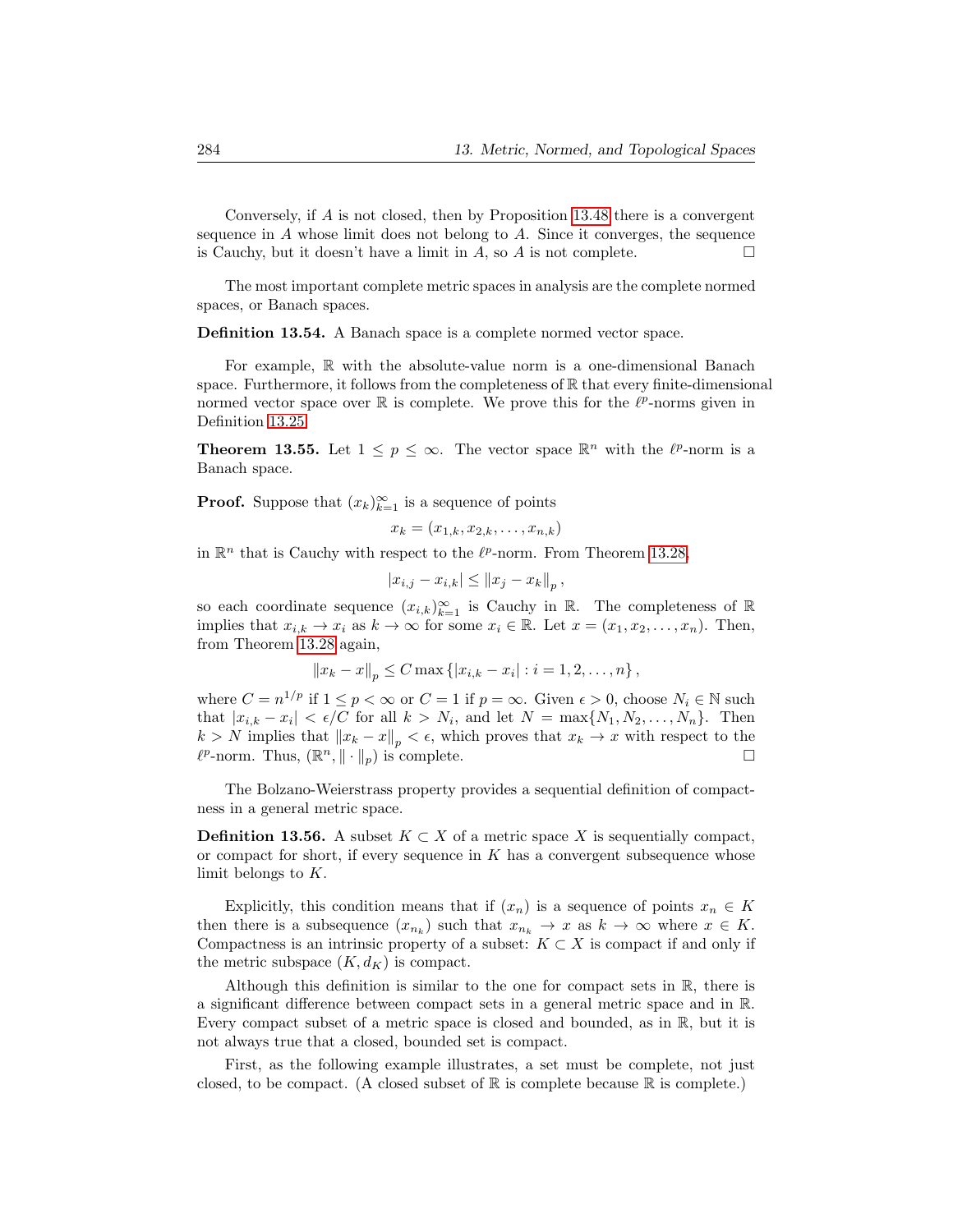**Example 13.57.** Consider the metric space  $\mathbb Q$  with the absolute value norm. The set  $[0, 2] \cap \mathbb{Q}$  is a closed, bounded subspace, but it is not compact since a sequence set  $[0, 2] \cap \mathbb{Q}$  is a closed, bounded subspace, but it is not compact since a sequence<br>of rational numbers that converges in R to an irrational number such as  $\sqrt{2}$  has no convergent subsequence in Q.

Second, completeness and boundedness is not enough, in general, to imply compactness.

Example 13.58. Consider N, or any other infinite set, with the discrete metric,

$$
d(m, n) = \begin{cases} 0 & \text{if } m = n, \\ 1 & \text{if } m \neq n. \end{cases}
$$

Then N is complete and bounded with respect to this metric. However, it is not compact since  $x_n = n$  is a sequence with no convergent subsequence, as is clear from Example [13.46.](#page-13-1)

The correct generalization to an arbitrary metric space of the characterization of compact sets in R as closed and bounded replaces "closed" with "complete" and "bounded" with "totally bounded," which is defined as follows.

**Definition 13.59.** Let  $(X, d)$  be a metric space. A subset  $A \subset X$  is totally bounded if for every  $\epsilon > 0$  there exists a finite set  $\{x_1, x_2, \ldots, x_n\}$  of points in X such that

$$
A \subset \bigcup_{i=1}^n B_{\epsilon}(x_i).
$$

The proof of the following result is then completely analogous to the proof of the Bolzano-Weierstrass theorem in Theorem [3.57](#page-0-0) for R.

**Theorem 13.60.** A subset  $K \subset X$  of a metric space X is sequentially compact if and only if it is is complete and totally bounded.

The definition of the continuity of functions between metric spaces parallels the definitions for real functions.

**Definition 13.61.** Let  $(X, d_X)$  and  $(Y, d_Y)$  be metric spaces. A function  $f : X \to Y$ Y is continuous at  $c \in X$  if for every  $\epsilon > 0$  there exists  $\delta > 0$  such that

$$
d_X(x, c) < \delta \text{ implies that } d_Y(f(x), f(c)) < \epsilon.
$$

The function is continuous on  $X$  if it is continuous at every point of  $X$ .

**Example 13.62.** A function  $f : \mathbb{R}^2 \to \mathbb{R}$ , where  $\mathbb{R}^2$  is equipped with the Euclidean norm  $\|\cdot\|$  and  $\mathbb R$  with the absolute value norm  $|\cdot|$ , is continuous at  $c \in \mathbb R^2$  if

$$
||x - c|| < \delta
$$
 implies that  $||f(x) - f(c)|| < \epsilon$ 

Explicitly, if  $x = (x_1, x_2), c = (c_1, c_2)$  and

$$
f(x) = (f_1(x_1, x_2), f_2(x_1, x_2)),
$$

this condition reads:

$$
\sqrt{(x_1 - c_1)^2 + (x_2 - c_2)^2} < \delta
$$

implies that

$$
|f(x_1, x_2) - f_1(c_1, c_2)| < \epsilon.
$$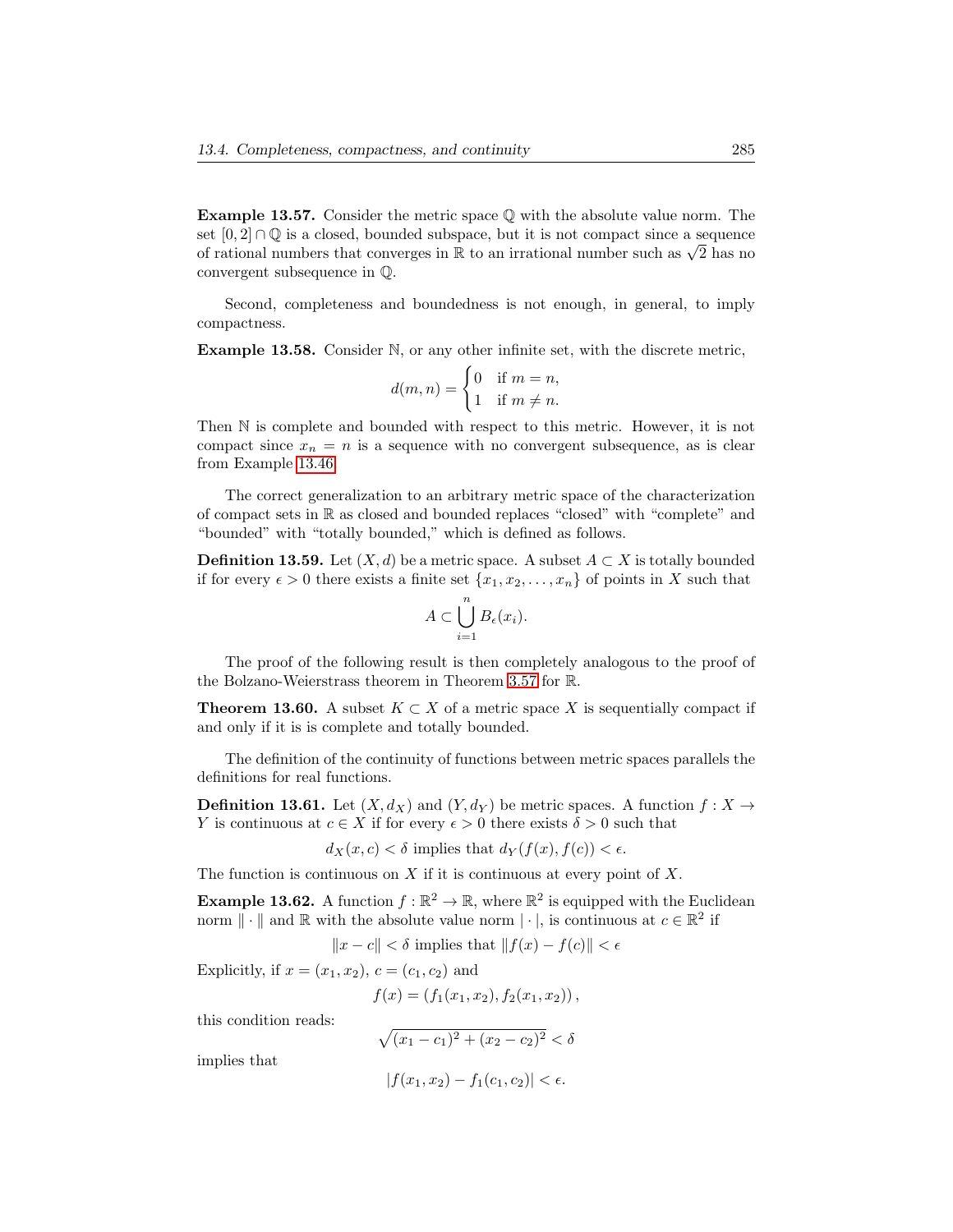**Example 13.63.** A function  $f : \mathbb{R} \to \mathbb{R}^2$ , where  $\mathbb{R}^2$  is equipped with the Euclidean norm  $\|\cdot\|$  and  $\mathbb R$  with the absolute value norm  $|\cdot|$ , is continuous at  $c \in \mathbb R^2$  if

 $|x - c| < \delta$  implies that  $||f(x) - f(c)|| < \epsilon$ 

Explicitly, if

 $f(x) = (f_1(x), f_2(x)),$ 

where  $f_1, f_2 : \mathbb{R} \to \mathbb{R}$ , this condition reads:  $|x - c| < \delta$  implies that

$$
\sqrt{\left[f_1(x) - f_1(c)\right]^2 + \left[f_2(x) - f_2(c)\right]^2} < \epsilon.
$$

The previous examples generalize in a natural way to define the continuity of an *m*-component vector-valued function of *n* variables,  $f : \mathbb{R}^n \to \mathbb{R}^m$ . The definition looks complicated if it is written out explicitly, but it is much clearer if it is expressed in terms or metrics or norms.

**Example 13.64.** Define  $F: C([0,1]) \to \mathbb{R}$  by

 $F(f) = f(0),$ 

where  $C([0, 1])$  is the space of continuous functions  $f : [0, 1] \to \mathbb{R}$  equipped with the sup-norm described in Example [13.9,](#page-3-2) and  $\mathbb R$  has the absolute value norm. That is, F evaluates a function  $f(x)$  at  $x = 0$ . Thus F is a function acting on functions, and its values are scalars; such a function, which maps functions to scalars, is called a functional. Then F is continuous, since  $||f - g||_{\infty} < \epsilon$  implies that  $|f(0) - g(0)| < \epsilon$ . (That is, we take  $\delta = \epsilon$ ).

We also have a sequential characterization of continuity in a metric space.

**Theorem 13.65.** Let X and Y be metric spaces. A function  $f : X \to Y$  is continuous at  $c \in X$  if and only if  $f(x_n) \to f(c)$  as  $n \to \infty$  for every sequence  $(x_n)$ in X such that  $x_n \to c$  as  $n \to \infty$ ,

We define uniform continuity similarly to the real case.

**Definition 13.66.** Let  $(X, d_X)$  and  $(Y, d_Y)$  be metric spaces. A function  $f : X \to Y$ Y is uniformly continuous on X if for every  $\epsilon > 0$  there exists  $\delta > 0$  such that

 $d_X(x, y) < \delta$  implies that  $d_Y(f(x), f(y)) < \epsilon$ .

The proofs of the following theorems are identically to the proofs we gave for functions  $f: A \subset \mathbb{R} \to \mathbb{R}$ . First, a function on a metric space is continuous if and only if the inverse images of open sets are open.

**Theorem 13.67.** A function  $f : X \to Y$  between metric spaces X and Y is continuous on X if and only if  $f^{-1}(V)$  is open in X for every open set V in Y.

Second, the continuous image of a compact set is compact.

**Theorem 13.68.** Let  $f : K \to Y$  be a continuous function from a compact metric space K to a metric space Y. Then  $f(K)$  is a compact subspace of Y.

Third, a continuous function on a compact set is uniformly continuous.

**Theorem 13.69.** If  $f : K \to Y$  is a continuous function on a compact set K, then f is uniformly continuous.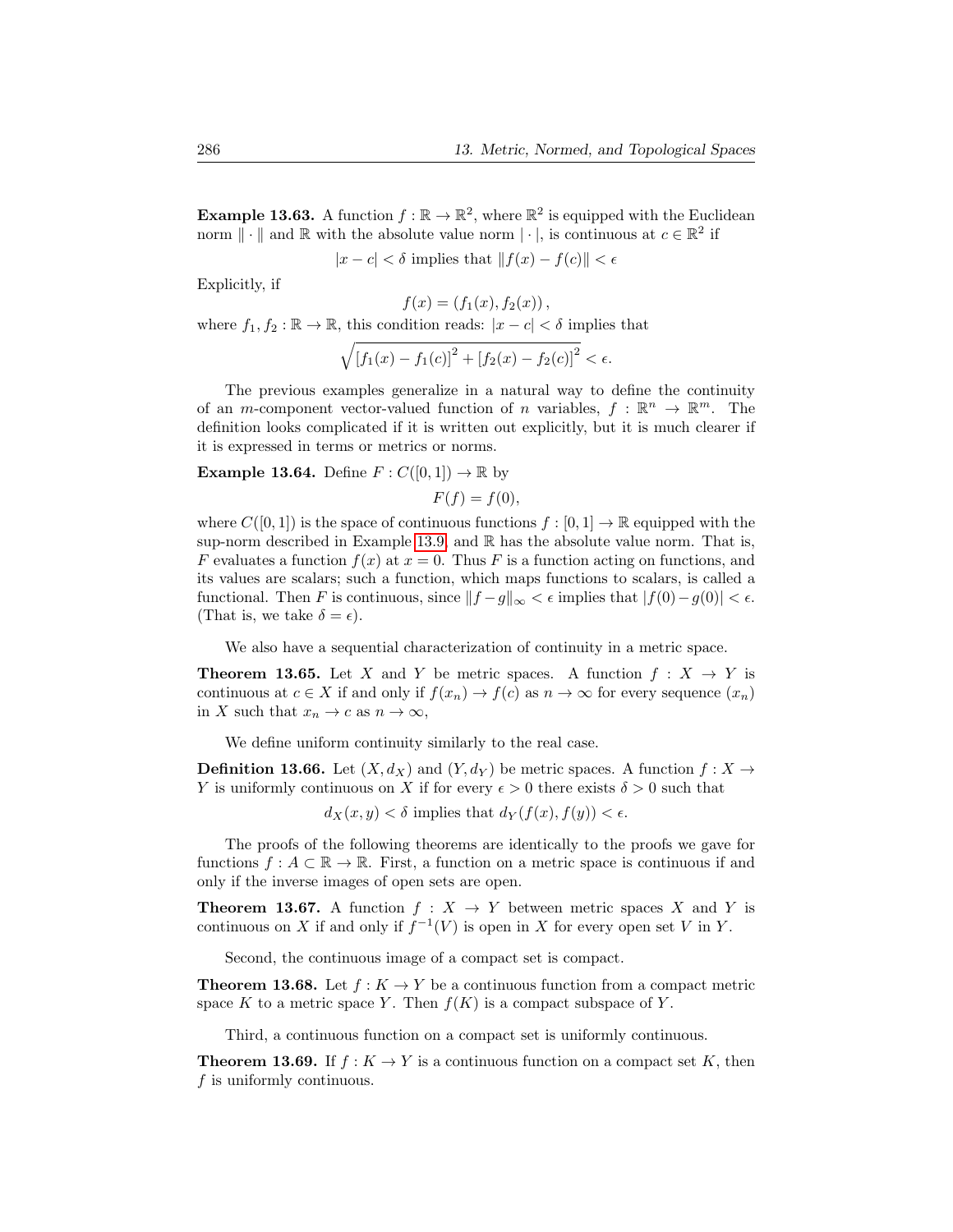## 13.5. Topological spaces

A collection of subsets of a set X with the properties of the open sets in a metric space given in Theorem [13.36](#page-9-1) is called a topology on  $X$ , and a set with such a collection of open sets is called a topological space.

**Definition 13.70.** Let X be a set. A collection  $\mathcal{T} \subset \mathcal{P}(X)$  of subsets of X is a topology on  $X$  if it satisfies the following conditions.

- (1) The empty set  $\varnothing$  and the whole set X belong to  $\mathcal{T}$ .
- (2) The union of an arbitrary collection of sets in  $\mathcal T$  belongs to  $\mathcal T$ .
- (3) The intersection of a finite collection of sets in  $\mathcal T$  belongs to  $\mathcal T$ .

A set  $G \subset X$  is open with respect to  $\mathcal T$  if  $G \in \mathcal T$ , and a set  $F \subset X$  is closed with respect to T if  $F^c \in \mathcal{T}$ . A topological space  $(X, \mathcal{T})$  is a set X together with a topology  $T$  on X.

We can put different topologies on a set with two or more elements. If the topology on  $X$  is clear from the context, then we simply refer to  $X$  as a topological space and we don't specify the topology when we refer to open or closed sets.

Every metric space with the open sets in Definition [13.30](#page-9-0) is a topological space; the resulting collection of open sets is called the metric topology of the metric space. There are, however, topological spaces whose topology is not derived from any metric on the space.

<span id="page-17-0"></span>**Example 13.71.** Let X be any set. Then  $\mathcal{T} = \mathcal{P}(X)$  is a topology on X, called the discrete topology. In this topology, every set is both open and closed. This topology is the metric topology associated with the discrete metric on  $X$  in Example [13.3.](#page-2-3)

<span id="page-17-1"></span>**Example 13.72.** Let X be any set. Then  $\mathcal{T} = \{\emptyset, X\}$  is a topology on X, called the trivial topology. The empty set and the whole set are both open and closed, and no other subsets of X are either open or closed.

If X has at least two elements, then this topology is different from the discrete topology in the previous example, and it is not derived from a metric. To see this, suppose that  $x, y \in X$  and  $x \neq y$ . If  $d : X \times X \to \mathbb{R}$  is a metric on X, then  $d(x, y) = r > 0$  and  $B<sub>r</sub>(x)$  is a nonempty open set in the metric topology that doesn't contain y, so  $B_r(x) \notin \mathcal{T}$ .

The previous example illustrates a separation property of metric topologies that need not be satisfied by non-metric topologies.

**Definition 13.73.** A topological space  $(X, \mathcal{T})$  is Hausdorff if for every  $x, y \in X$ with  $x \neq y$  there exist open sets  $U, V \in \mathcal{T}$  such that  $x \in U, y \in V$  and  $U \cap V = \emptyset$ .

That is, a topological space is Hausdorff if distinct points have disjoint neighborhoods. In that case, we also say that the topology is Hausdorff. Nearly all topological spaces that arise in analysis are Hausdorff, including, in particular, metric spaces.

Proposition 13.74. Every metric topology is Hausdorff.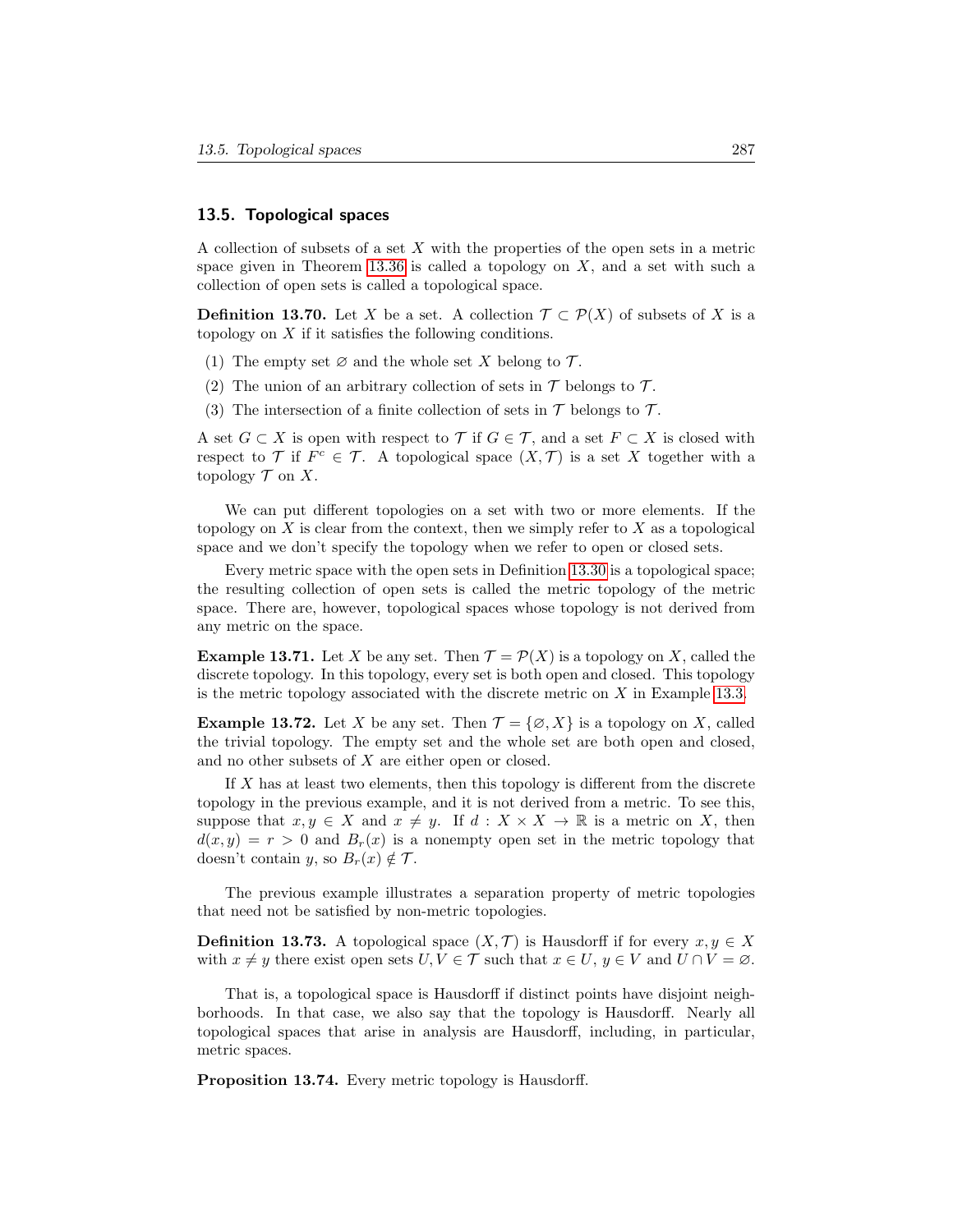**Proof.** Let  $(X, d)$  be a metric space. If  $x, y \in X$  and  $x \neq y$ , then  $d(x, y) = r > 0$ , and  $B_{r/2}(x)$ ,  $B_{r/2}(y)$  are disjoint open neighborhoods of x, y.

Compact sets are defined topologically as sets with the Heine-Borel property.

**Definition 13.75.** Let X be a topological space. A set  $K \subset X$  is compact if every open cover of K has a finite subcover. That is, if  $\{G_i : i \in I\}$  is a collection of open sets such that

$$
K\subset \bigcup_{i\in I}G_i
$$

,

then there is a finite subcollection  $\{G_{i_1}, G_{i_2}, \ldots, G_{i_n}\}$  such that

$$
K \subset \bigcup_{k=1}^n G_{i_k}.
$$

The Heine-Borel and Bolzano-Weierstrass properties are equivalent in every metric space.

Theorem 13.76. A metric space is compact if and only if it sequentially compact.

We won't prove this result here, but we remark that it does not hold for general topological spaces.

Finally, we give the topological definitions of convergence, continuity, and connectedness which are essentially the same as the corresponding statements for R. We also show that continuous maps preserve compactness and connectedness.

The definition of the convergence of a sequence is identical to the statement in Proposition [5.9](#page-0-0) for R.

**Definition 13.77.** Let X be a topological space. A sequence  $(x_n)$  in X converges to  $x \in X$  if for every neighborhood U of x there exists  $N \in \mathbb{N}$  such that  $x_n \in U$  for every  $n > N$ .

The following definition of continuity in a topological space corresponds to Definition [7.2](#page-0-0) for  $\mathbb R$  (with the relative absolute-value topology on the domain A of f) and Theorem [7.31.](#page-0-0)

**Definition 13.78.** Let  $f : X \to Y$  be a function between topological spaces X, Y. Then f is continuous at  $x \in X$  if for every neighborhood  $V \subset Y$  of  $f(x)$ , there exists a neighborhood  $U \subset X$  of x such that  $f(U) \subset V$ . The function f is continuous on X if  $f^{-1}(V)$  is open in X for every open set  $V \subset Y$ .

These definitions are equivalent to the corresponding " $\epsilon$ -δ" definitions in a metric space, but they make sense in a general topological space because they refer only to neighborhoods and open sets. We illustrate them with two simple examples.

**Example 13.79.** If X is a set with the discrete topology in Example [13.71,](#page-17-0) then a sequence converges to  $x \in X$  if an only if its terms are eventually equal to x, since  ${x}$  is a neighborhood of x. Every function  $f: X \to Y$  is continuous with respect to the discrete topology on  $X$ , since every subset of  $X$  is open. On the other hand, if Y has the discrete topology, then  $f: X \to Y$  is continuous if and only if  $f^{-1}(\{y\})$ is open in X for every  $y \in Y$ .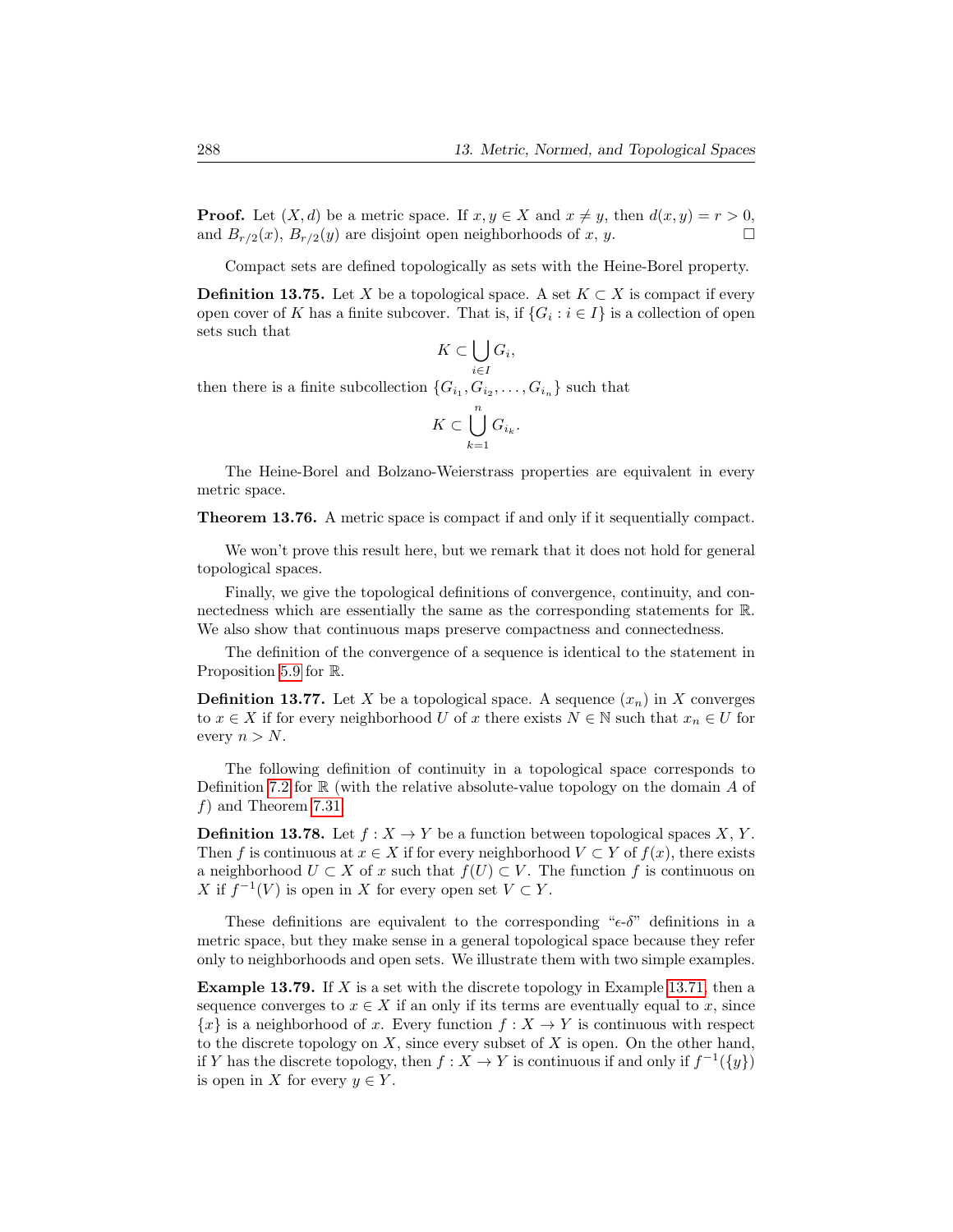**Example 13.80.** Let  $X$  be a set with the trivial topology in Example [13.72.](#page-17-1) Then every sequence converges to every point  $x \in X$ , since the only neighborhood of x is X itself. As this example illustrates, non-Hausdorff topologies have the unpleasant feature that limits need not be unique, which is one reason why they rarely arise in analysis. If Y has the trivial topology, then every function  $X \to Y$  is continuous, since  $f^{-1}(\emptyset) = \emptyset$  and  $f^{-1}(Y) = X$  are open in X. On the other hand, if X has the trivial topology and Y is Hausdorff, then the only continuous functions  $f : X \to Y$ are the constant functions.

Our last definition of a connected topological space corresponds to Definition [5.58](#page-0-0) for connected sets of real numbers (with the relative topology).

**Definition 13.81.** A topological space  $X$  is disconnected if there exist nonempty, disjoint open sets U, V such that  $X = U \cup V$ . A topological space is connected if it is not disconnected.

The following proof that continuous functions map compact sets to compact sets and connected sets is the same as the proofs given in Theorem [7.35](#page-0-0) and Theorem [7.32](#page-0-0) for sets of real numbers. Note that a continuous function maps compact or connected sets in the opposite direction to open or closed sets, whose inverse image is open or closed.

**Theorem 13.82.** Suppose that  $f: X \to Y$  is a continuous map between topological spaces X and Y. Then  $f(X)$  is compact if X is compact, and  $f(X)$  is connected if X is connected.

**Proof.** For the first part, suppose that X is compact. If  $\{V_i : i \in I\}$  is an open cover of  $f(X)$ , then since f is continuous  $\{f^{-1}(V_i) : i \in I\}$  is an open cover of X, and since  $X$  is compact there is a finite subcover

$$
\{f^{-1}(V_{i_1}), f^{-1}(V_{i_2}), \ldots, f^{-1}(V_{i_n})\}.
$$

It follows that

$$
\{V_{i_1}, V_{i_2}, \ldots, V_{i_n}\}
$$

is a finite subcover of the original open cover of  $f(X)$ , which proves that  $f(X)$  is compact.

For the second part, suppose that  $f(X)$  is disconnected. Then there exist nonempty, disjoint open sets U, V in Y such that  $U \cup V \supset f(X)$ . Since f is continuous,  $f^{-1}(U)$ ,  $f^{-1}(V)$  are open, nonempty, disjoint sets such that

$$
X = f^{-1}(U) \cup f^{-1}(V),
$$

so X is disconnected. It follows that  $f(X)$  is connected if X is connected.

## <span id="page-19-0"></span>13.6. \* Function spaces

There are many function spaces, and their study is a central topic in analysis. We discuss only one important example here: the space of continuous functions on a compact set equipped with the sup norm. We repeat its definition from Example [13.9.](#page-3-2)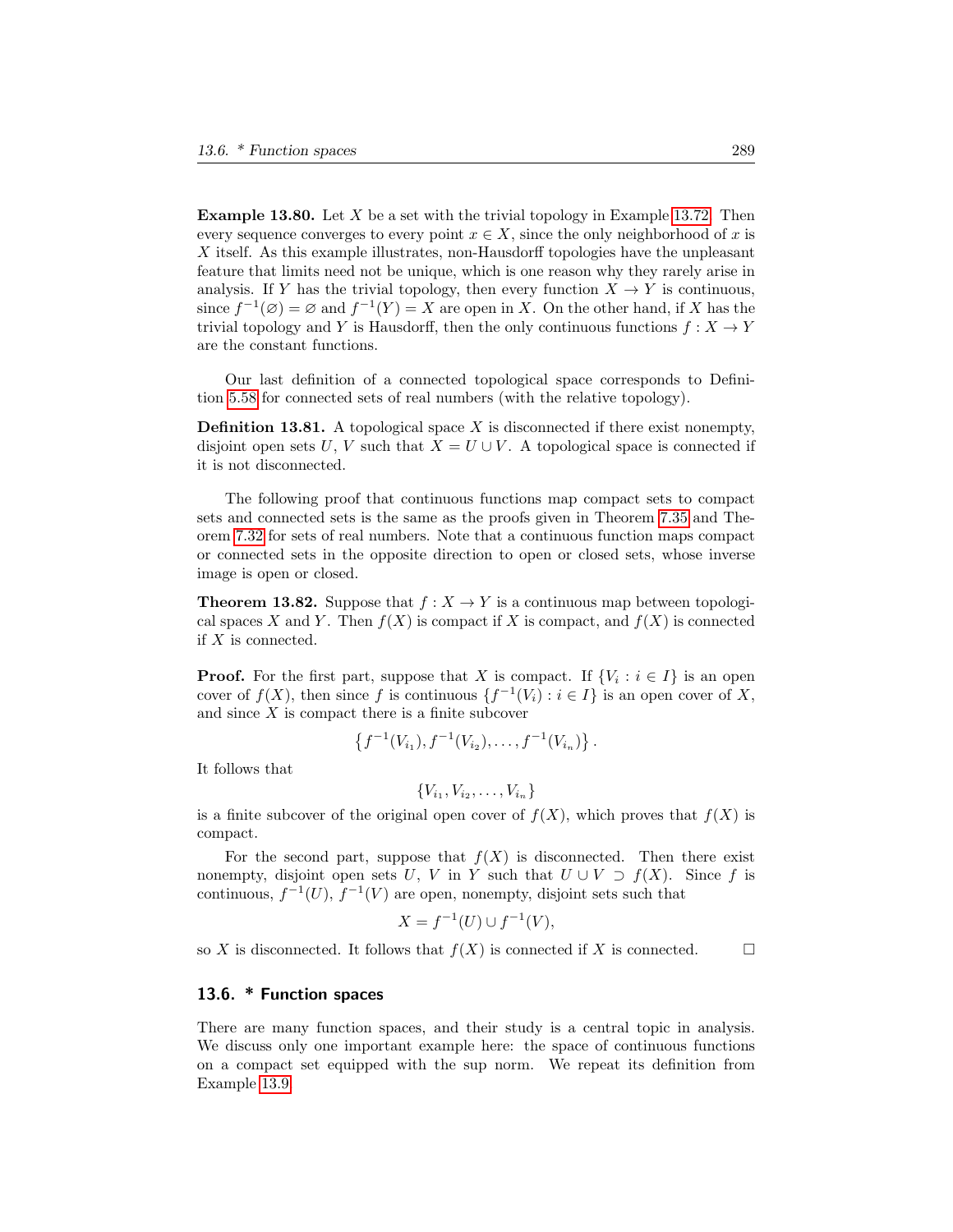**Definition 13.83.** Let  $K \subset \mathbb{R}$  be a compact set. The space  $C(K)$  consists of the continuous functions  $f : K \to \mathbb{R}$ . Addition and scalar multiplication of functions is defined pointwise in the usual way: if  $f, g \in C(K)$  and  $k \in \mathbb{R}$ , then

$$
(f+g)(x) = f(x) + g(x), \qquad (kf)(x) = k(f(x)).
$$

The sup-norm of a function  $f \in C(K)$  is defined by

$$
||f||_{\infty} = \sup_{x \in K} |f(x)|.
$$

Since a continuous function on a compact set attains its maximum and minimum value, for  $f \in C(K)$  we can also write

$$
||f||_{\infty} = \max_{x \in K} |f(x)|.
$$

Thus, the sup-norm on  $C(K)$  is analogous to the  $\ell^{\infty}$ -norm on  $\mathbb{R}^{n}$ . In fact, if  $K = \{1, 2, \ldots, n\}$  is a finite set with the discrete topology, then it is identical to the  $\ell^{\infty}$ -norm.

Our previous results on continuous functions on a compact set can be formulated concisely in terms of this space. The following characterization of uniform convergence in terms of the sup-norm is easily seen to be equivalent to Definition [9.8.](#page-0-0)

**Definition 13.84.** A sequence  $(f_n)$  of functions  $f_n : K \to \mathbb{R}$  converges uniformly on K to a function  $f: K \to \mathbb{R}$  if

$$
\lim_{n \to \infty} \|f_n - f\|_{\infty} = 0.
$$

Similarly, we can rephrase Definition [9.12](#page-0-0) for a uniformly Cauchy sequence in terms of the sup-norm.

**Definition 13.85.** A sequence  $(f_n)$  of functions  $f_n : K \to \mathbb{R}$  is uniformly Cauchy on K if for every  $\epsilon > 0$  there exists  $N \in \mathbb{N}$  such that

$$
m, n > N
$$
 implies that  $||f_m - f_n||_{\infty} < \epsilon$ .

Thus, the uniform convergence of a sequence of functions is defined in exactly the same way as the convergence of a sequence of real numbers with the absolute value  $|\cdot|$  replaced by the sup-norm  $\|\cdot\|$ . Moreover, like R, the space  $C(K)$  is complete.

<span id="page-20-0"></span>**Theorem 13.86.** The space  $C(K)$  with the sup-norm  $\|\cdot\|_{\infty}$  is a Banach space.

Proof. From Theorem [7.15,](#page-0-0) the sum of continuous functions and the scalar multiple of a continuous function are continuous, so  $C(K)$  is closed under addition and scalar multiplication. The algebraic vector-space properties for  $C(K)$  follow immediately from those of R.

From Theorem [7.37,](#page-0-0) a continuous function on a compact set is bounded, so  $\Vert \cdot \Vert_{\infty}$  is well-defined on  $C(K)$ . The sup-norm is clearly non-negative, and  $\Vert f \Vert_{\infty} = 0$ implies that  $f(x) = 0$  for every  $x \in K$ , meaning that  $f = 0$  is the zero function.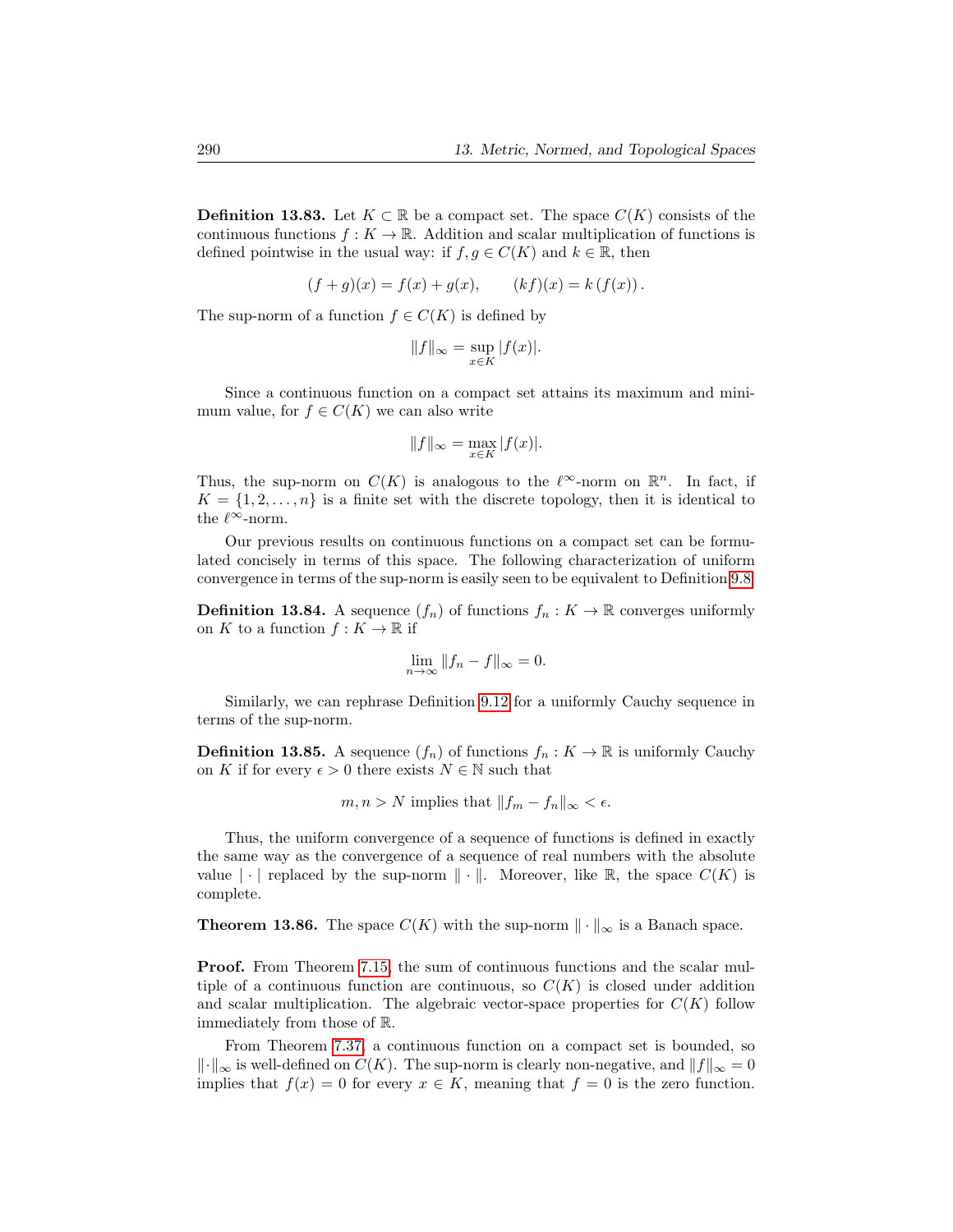We also have for all  $f, g \in C(K)$  and  $k \in \mathbb{R}$  that

$$
||kf||_{\infty} = \sup_{x \in K} |kf(x)| = |k| \sup_{x \in K} |f(x)| = |k| ||f||_{\infty},
$$
  

$$
||f + g||_{\infty} = \sup_{x \in K} |f(x) + g(x)|
$$
  

$$
\leq \sup_{x \in K} \{ |f(x)| + |g(x)| \}
$$
  

$$
\leq \sup_{x \in K} |f(x)| + \sup_{x \in K} |g(x)|
$$
  

$$
\leq ||f||_{\infty} + ||g||_{\infty},
$$

which verifies the properties of a norm.

Finally, Theorem [9.13](#page-0-0) implies that a uniformly Cauchy sequence converges uniformly so  $C(K)$  is complete.

For comparison with the sup-norm, we consider a different norm on  $C([a, b])$ called the one-norm, which is analogous to the  $\ell^1$ -norm on  $\mathbb{R}^n$ .

**Definition 13.87.** If  $f : [a, b] \to \mathbb{R}$  is a Riemann integrable function, then the one-norm of  $f$  is

$$
||f||_1 = \int_a^b |f(x)| \, dx.
$$

**Theorem 13.88.** The space  $C([a, b])$  of continuous functions  $f : [a, b] \to \mathbb{R}$  with the one-norm  $\|\cdot\|_1$  is a normed space.

**Proof.** As shown in Theorem [13.86,](#page-20-0)  $C([a, b])$  is a vector space. Every continuous function is Riemann integrable on a compact interval, so  $\|\cdot\|_1 : C([a, b]) \to \mathbb{R}$  is well-defined, and we just have to verify that it satisfies the properties of a norm.

Since  $|f| \geq 0$ , we have  $||f||_1 = \int_a^b |f| \geq 0$ . Furthermore, since f is continuous, Proposition [11.42](#page-0-0) shows that  $||f||_1 = 0$  implies that  $f = 0$ , which verifies the positivity. If  $k \in \mathbb{R}$ , then

$$
||kf||_1 = \int_a^b |kf| = |k| \int_a^b |f| = |k| ||f||_1,
$$

which verifies the homogeneity. Finally, the triangle inequality is satisfied since

$$
||f+g||_1 = \int_a^b |f+g| \le \int_a^b |f| + |g| = \int_a^b |f| + \int_a^b |g| = ||f||_1 + ||g||_1.
$$

Although  $C([a, b])$  equipped with the one-norm  $\|\cdot\|_1$  is a normed space, it is not complete, and therefore it is not a Banach space. The following example gives a non-convergent Cauchy sequence in this space.

**Example 13.89.** Define the continuous functions  $f_n : [0,1] \to \mathbb{R}$  by

$$
f_n(x) = \begin{cases} 0 & \text{if } 0 \le x \le 1/2, \\ n(x - 1/2) & \text{if } 1/2 < x < 1/2 + 1/n, \\ 1 & \text{if } 1/2 + 1/n \le x \le 1. \end{cases}
$$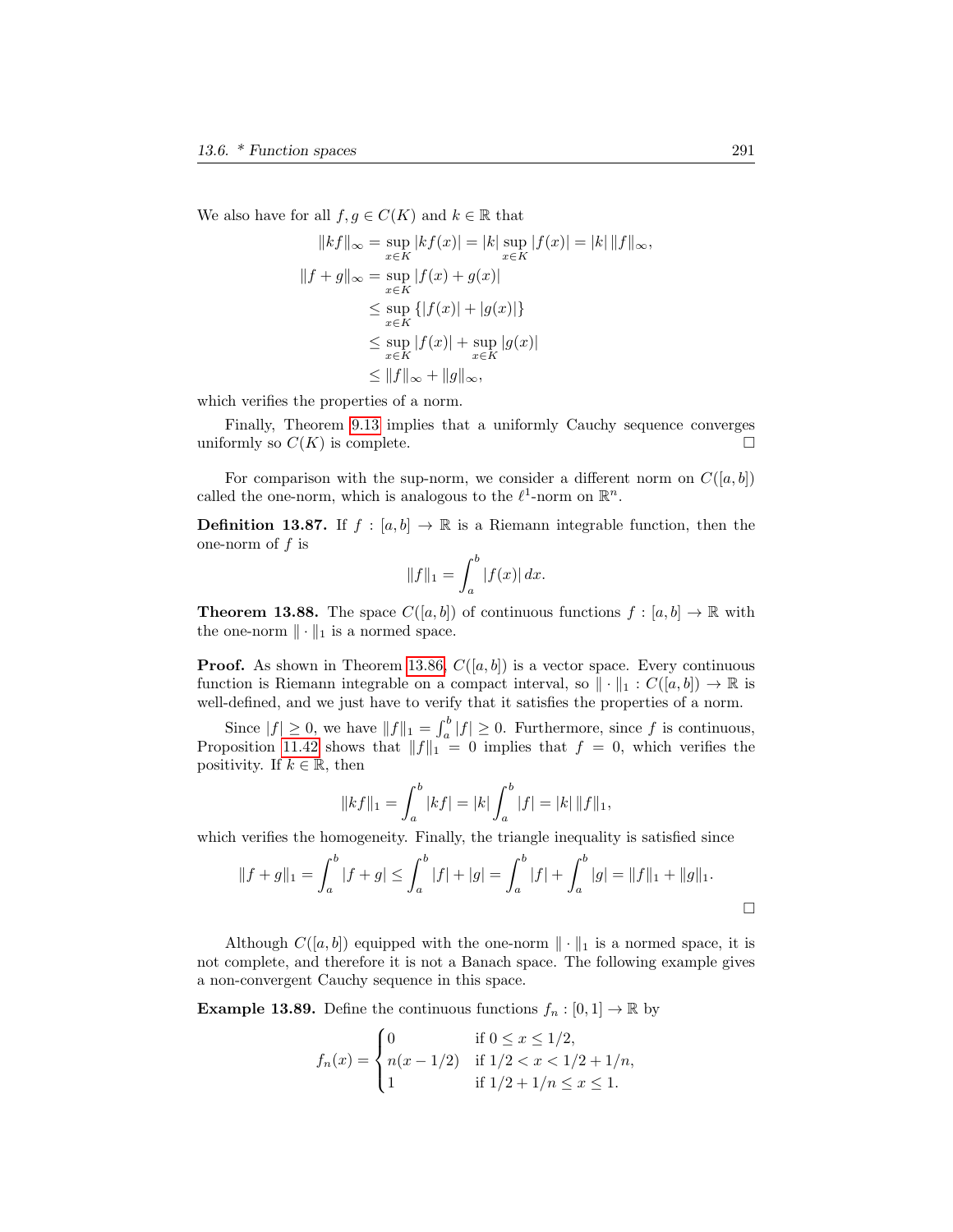If  $n > m$ , we have

$$
||f_n - f_m||_1 = \int_{1/2}^{1/2 + 1/m} |f_n - f_m| \le \frac{1}{m},
$$

since  $|f_n - f_n| \leq 1$ . Thus,  $||f_n - f_m||_1 < \epsilon$  for all  $m, n > 1/\epsilon$ , so  $(f_n)$  is a Cauchy sequence with respect to the one-norm.

We claim that if  $||f - f_n||_1 \to 0$  as  $n \to \infty$  where  $f \in C([0, 1])$ , then f would have to be

$$
f(x) = \begin{cases} 0 & \text{if } 0 \le x \le 1/2, \\ 1 & \text{if } 1/2 < x \le 1, \end{cases}
$$

which is discontinuous at  $1/2$ , so  $(f_n)$  does not have a limit in  $(C([0, 1]), \|\cdot\|_1)$ .

To prove the claim, note that if  $||f - f_n||_1 \to 0$ , then  $\int_0^{1/2} |f| = 0$  since

$$
\int_0^{1/2} |f| = \int_0^{1/2} |f - f_n| \le \int_0^1 |f - f_n| \to 0,
$$

and Proposition [11.42](#page-0-0) implies that  $f(x) = 0$  for  $0 \le x \le 1/2$ . Similarly, for every  $0 < \epsilon < 1/2$ , we get that  $\int_{1/2+\epsilon}^{1} |f-1| = 0$ , so  $f(x) = 1$  for  $1/2 < x \le 1$ .

The sequence  $(f_n)$  is not uniformly Cauchy since  $||f_n - f_m||_{\infty} \to 1$  as  $n \to \infty$  $\infty$  for every  $m \in \mathbb{N}$ , so this example does not contradict the completeness of  $(C([0, 1]), \|\cdot\|_{\infty}).$ 

The  $\ell^{\infty}$ -norm and the  $\ell^{1}$ -norm on the finite-dimensional space  $\mathbb{R}^{n}$  are equivalent, but the sup-norm and the one-norm on  $C([a, b])$  are not. In one direction, we have

$$
\int_a^b |f| \le (b-a) \cdot \sup_{[a,b]} |f|,
$$

so  $||f||_1 \le (b - a)||f||_{\infty}$ , and  $||f - f_n||_{\infty} \to 0$  implies that  $||f - f_n||_1 \to 0$ . As the following example shows, the converse is not true. There is no constant  $M$  such that  $||f||_{\infty} \leq M||f||_1$  for all  $f \in C([a, b])$ , and  $||f - f_n||_1 \to 0$  does not imply that  $||f - f_n||_{\infty} \to 0.$ 

**Example 13.90.** For  $n \in \mathbb{N}$ , define the continuous function  $f_n : [0,1] \to \mathbb{R}$  by

$$
f_n(x) = \begin{cases} 1 - nx & \text{if } 0 \le x \le 1/n, \\ 0 & \text{if } 1/n < x \le 1. \end{cases}
$$

Then  $||f_n||_{\infty} = 1$  for every  $n \in \mathbb{N}$ , but

$$
||f_n||_1 = \int_0^{1/n} (1 - nx) dx = \left[x - \frac{1}{2}nx^2\right]_0^{1/n} = \frac{1}{2n},
$$

so  $||f_n||_1 \to 0$  as  $n \to \infty$ .

Thus, unlike the finite-dimensional vector space  $\mathbb{R}^n$ , an infinite-dimensional vector space such as  $C([a, b])$  has many inequivalent norms and many inequivalent notions of convergence.

The incompleteness of  $C([a, b])$  with respect to the one-norm suggests that we use the larger space  $R([a, b])$  of Riemann integrable functions on [a, b], which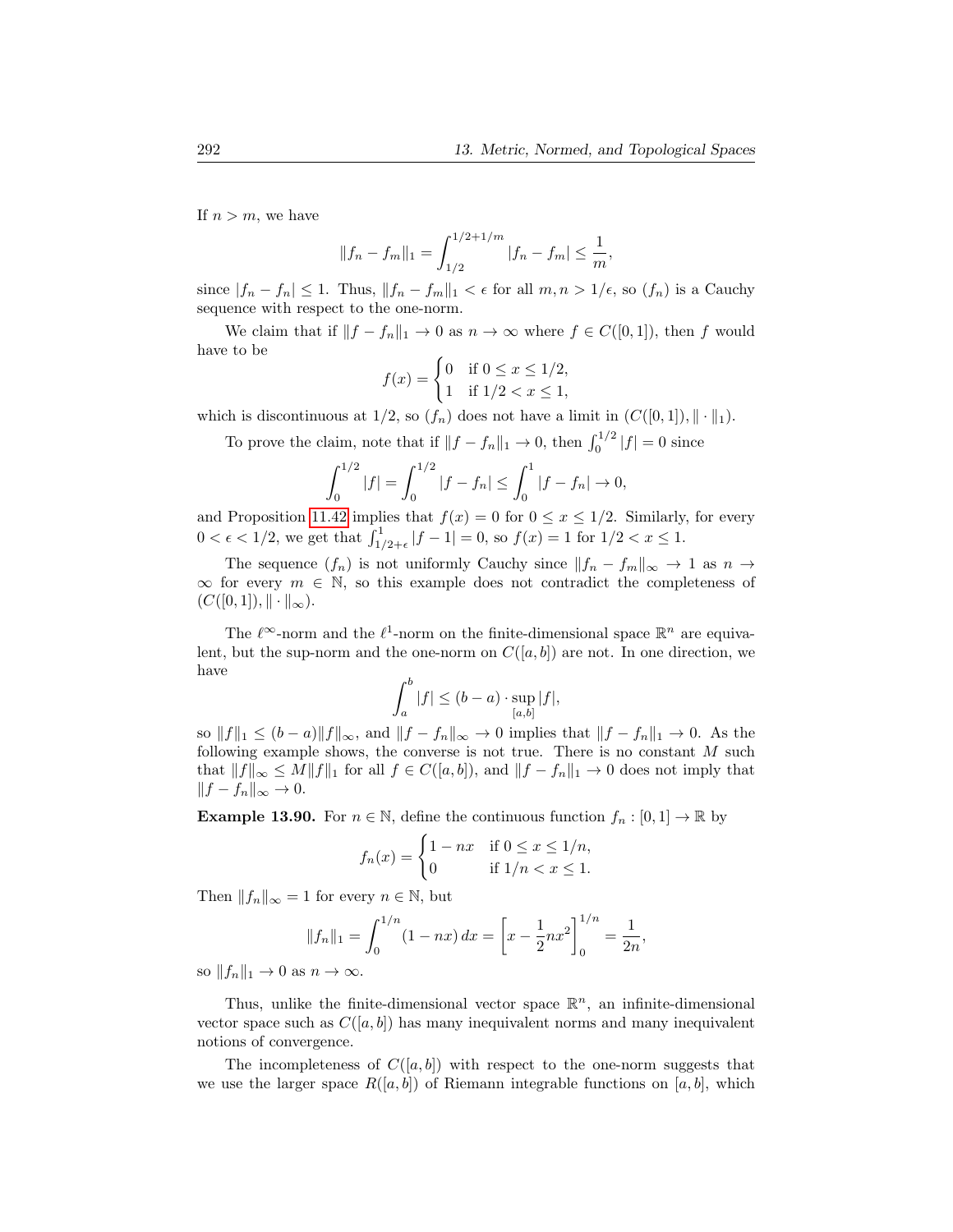includes some discontinuous functions. A slight complication arises from the fact that if f is Riemann integrable and  $\int_a^b |f| = 0$ , then it does not follows that  $f = 0$ , so  $||f||_1 = 0$  does not imply that  $f = 0$ . Thus,  $|| \cdot ||_1$  is not, strictly speaking, a norm on  $R([a, b])$ . We can, however, get a normed space of equivalence classes of Riemann integrable functions, by defining  $f, g \in R([a, b])$  to be equivalent if  $\int_a^b |f - g| = 0$ . For instance, the function in Example [11.14](#page-0-0) is equivalent to the zero-function.

A much more fundamental defect of the space of (equivalence classes of) Riemann integrable functions with the one-norm is that it is still not complete. To get a space that is complete with respect to the one-norm, we have to use the space  $L^1([a, b])$  of (equivalence classes of) Lebesgue integrable functions on [a, b]. This is another reason for the superiority of the Lebesgue integral over the Riemann integral: it leads function spaces that are complete with respect to integral norms.

The inclusion of the smaller incomplete space  $C([a, b])$  of continuous functions in the larger complete space  $L^1([a, b])$  of Lebesgue integrable functions is analogous to the inclusion of the incomplete space  $\mathbb Q$  of rational numbers in the complete space  $\mathbb R$  of real numbers.

## <span id="page-23-0"></span>13.7. \* The Minkowski inequality

Inequalities are essential to analysis. Their proofs, however, may require considerable ingenuity, and there are often many different ways to prove the same inequality. In this section, we complete the proof that the  $\ell^p$ -spaces are normed spaces by proving the triangle inequality given in Definition [13.25.](#page-7-2) This inequality is called the Minkowski inequality, and it's one of the most important inequalities in mathematics.

The simplest case is for the Euclidean norm with  $p = 2$ . We begin by proving the following fundamental Cauchy-Schwartz inequality.

**Theorem 13.91** (Cauchy-Schwartz inequality). If  $(x_1, x_2, \ldots, x_n)$ ,  $(y_1, y_2, \ldots, y_n)$ are points in  $\mathbb{R}^n$ , then

$$
\left|\sum_{i=1}^n x_i y_i\right| \le \left(\sum_{i=1}^n x_i^2\right)^{1/2} \left(\sum_{i=1}^n y_i^2\right)^{1/2}.
$$

**Proof.** Since  $|\sum x_i y_i| \leq \sum |x_i| |y_i|$ , it is sufficient to prove the inequality for  $x_i, y_i \geq 0$ . Furthermore, the inequality is obvious if  $x = 0$  or  $y = 0$ , so we assume that at least one  $x_i$  and one  $y_i$  is nonzero.

For every  $\alpha, \beta \in \mathbb{R}$ , we have

$$
0 \leq \sum_{i=1}^{n} (\alpha x_i - \beta y_i)^2.
$$

Expanding the square on the right-hand side and rearranging the terms, we get that

$$
2\alpha\beta \sum_{i=1}^{n} x_i y_i \le \alpha^2 \sum_{i=1}^{n} x_i^2 + \beta^2 \sum_{i=1}^{n} y_i^2.
$$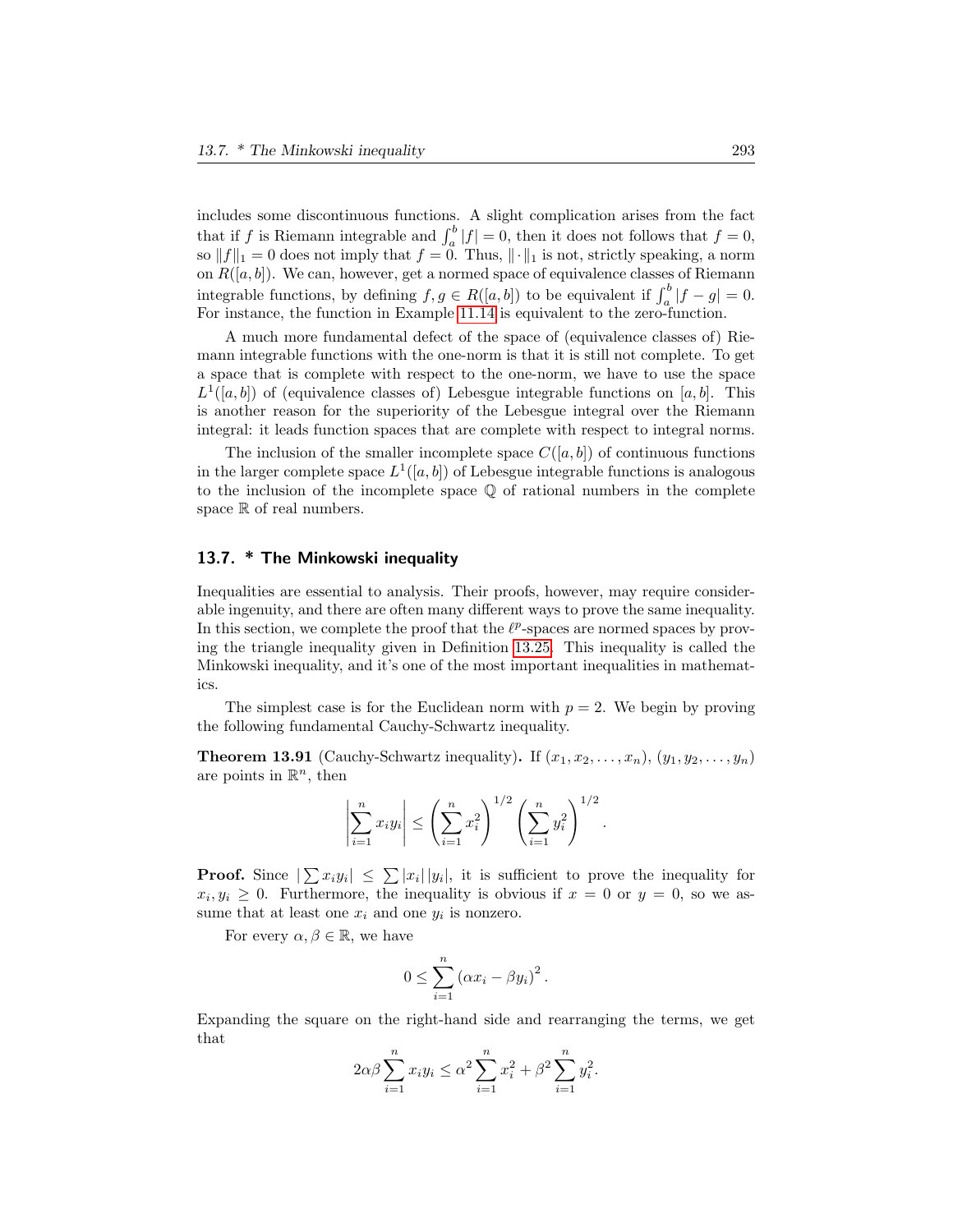We choose  $\alpha, \beta > 0$  to "balance" the terms on the right-hand side,

$$
\alpha = \left(\sum_{i=1}^n y_i^2\right)^{1/2}, \qquad \beta = \left(\sum_{i=1}^n x_i^2\right)^{1/2}.
$$

Then division of the resulting inequality by  $2\alpha\beta$  proves the theorem.

The Minkowski inequality for  $p = 2$  is an immediate consequence of the Cauchy-Schwartz inequality.

Corollary 13.92 (Minkowski inequality). If  $(x_1, x_2, \ldots, x_n)$  and  $(y_1, y_2, \ldots, y_n)$ are points in  $\mathbb{R}^n$ , then

$$
\left[\sum_{i=1}^n (x_i + y_i)^2\right]^{1/2} \le \left(\sum_{i=1}^n x_i^2\right)^{1/2} + \left(\sum_{i=1}^n y_i^2\right)^{1/2}.
$$

Proof. Expanding the square in the following equation and using the Cauchy-Schwartz inequality, we get

$$
\sum_{i=1}^{n} (x_i + y_i)^2 = \sum_{i=1}^{n} x_i^2 + 2 \sum_{i=1}^{n} x_i y_i + \sum_{i=1}^{n} y_i^2
$$
  
\n
$$
\leq \sum_{i=1}^{n} x_i^2 + 2 \left( \sum_{i=1}^{n} x_i^2 \right)^{1/2} \left( \sum_{i=1}^{n} y_i^2 \right)^{1/2} + \sum_{i=1}^{n} y_i^2
$$
  
\n
$$
\leq \left[ \left( \sum_{i=1}^{n} x_i^2 \right)^{1/2} + \left( \sum_{i=1}^{n} y_i^2 \right)^{1/2} \right]^2.
$$

Taking the square root of this inequality, we obtain the result.  $\Box$ 

To prove the Minkowski inequality for general  $1 < p < \infty$ , we first define the Hölder conjugate  $p'$  of p and prove Young's inequality.

**Definition 13.93.** If  $1 < p < \infty$ , then the Hölder conjugate  $1 < p' < \infty$  of p is the number such that

$$
\frac{1}{p} + \frac{1}{p'} = 1.
$$

If  $p = 1$ , then  $p' = \infty$ ; and if  $p = \infty$  then  $p' = 1$ .

The Hölder conjugate of  $1 < p < \infty$  is given explicitly by

$$
p' = \frac{p}{p-1}.
$$

Note that if  $1 < p < 2$ , then  $2 < p' < \infty$ ; and if  $2 < p < \infty$ , then  $1 < p' < 2$ . The number 2 is its own Hölder conjugate. Furthermore, if  $p'$  is the Hölder conjugate of p, then p is the Hölder conjugate of  $p'$ .

<span id="page-24-0"></span>**Theorem 13.94** (Young's inequality). Suppose that  $1 < p < \infty$  and  $1 < p' < \infty$ is its Hölder conjugate. If  $a, b \geq 0$  are nonnegative real numbers, then

$$
ab \le \frac{a^p}{p} + \frac{b^{p'}}{p'}.
$$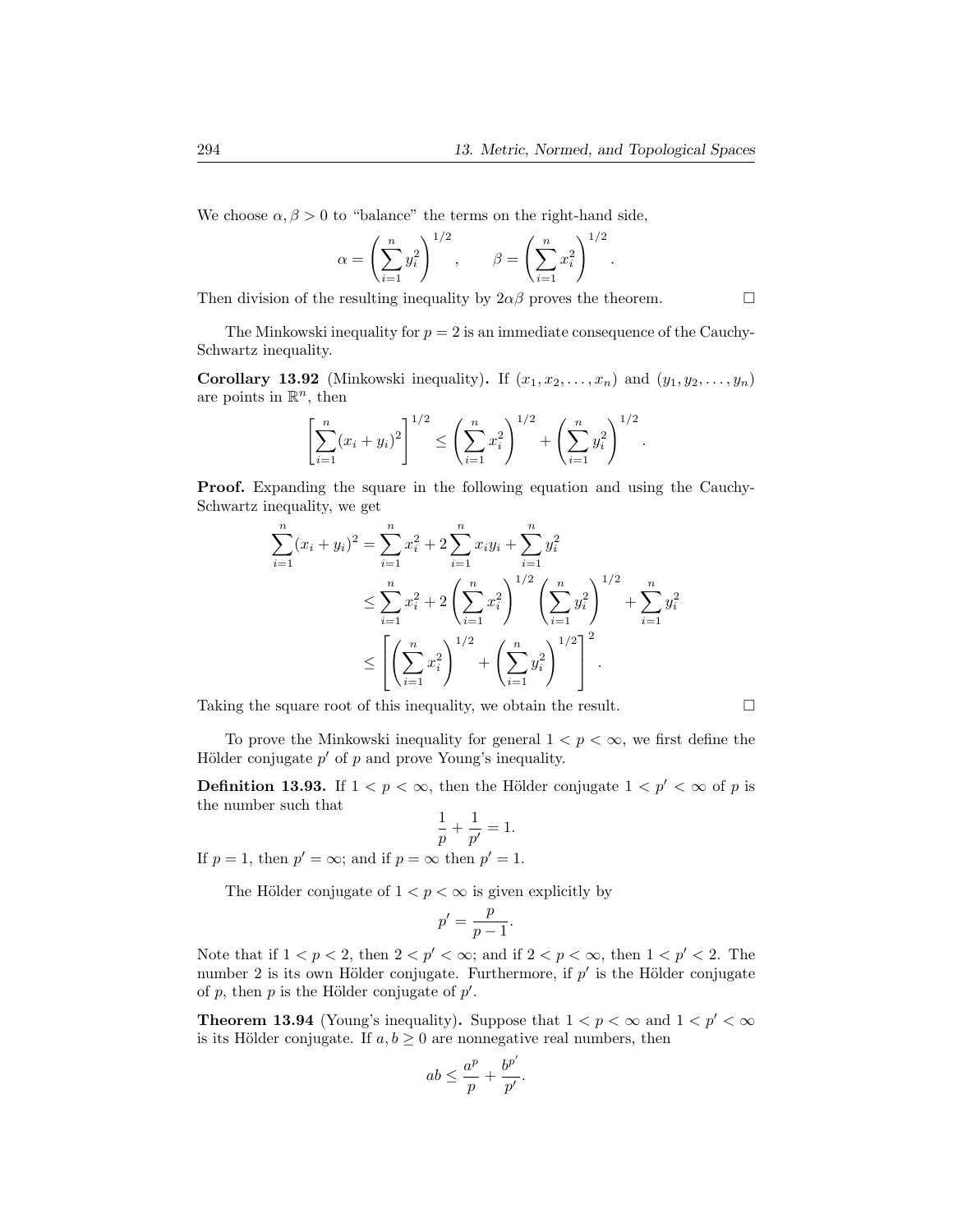Moreover, there is equality if and only if  $a^p = b^{p'}$ .

Proof. There are several ways to prove this inequality. We give a proof based on calculus.

The result is trivial if  $a = 0$  or  $b = 0$ , so suppose that  $a, b > 0$ . We write

$$
\frac{a^p}{p} + \frac{b^{p'}}{p'} - ab = b^{p'} \left( \frac{1}{p} \frac{a^p}{b^{p'}} + \frac{1}{p'} - \frac{a}{b^{p'-1}} \right).
$$

The definition of p' implies that  $p'/p = p' - 1$ , so that

$$
\frac{a^p}{b^{p'}} = \left(\frac{a}{b^{p'/p}}\right)^p = \left(\frac{a}{b^{p'-1}}\right)^p
$$

Therefore, we have

$$
\frac{a^p}{p} + \frac{b^{p'}}{p'} - ab = b^{p'}f(t), \qquad f(t) = \frac{t^p}{p} + \frac{1}{p'} - t, \qquad t = \frac{a}{b^{p'-1}}.
$$

The derivative of  $f$  is

$$
f'(t) = t^{p-1} - 1.
$$

Thus, for  $p > 1$ , we have  $f'(t) < 0$  if  $0 < t < 1$ , and Theorem [8.36](#page-0-0) implies that  $f(t)$  is strictly decreasing; moreover,  $f'(t) > 0$  if  $1 < t < \infty$ , so  $f(t)$  is strictly increasing. It follows that f has a strict global minimum on  $(0, \infty)$  at  $t = 1$ . Since

$$
f(1) = \frac{1}{p} + \frac{1}{p'} - 1 = 0,
$$

we conclude that  $f(t) \geq 0$  for all  $0 < t < \infty$ , with equality if and only if  $t = 1$ . Furthermore,  $t = 1$  if and only if  $a = b^{p'-1}$  or  $a^p = b^{p'}$ . It follows that

$$
\frac{a^p}{p} + \frac{b^{p'}}{p'} - ab \ge 0
$$

for all  $a, b \ge 0$ , with equality if and only  $a^p = b^{p'}$ , which proves the result.  $\Box$ 

For  $p = 2$ , Young's inequality reduces to the more easily proved inequality in Proposition [2.8.](#page-0-0)

Before continuing, we give a scaling argument which explains the appearance of the Hölder conjugate in Young's inequality. Suppose we look for an inequality of the form

$$
ab \le Ma^p + Na^q \qquad \text{for all } a, b \ge 0
$$

for some exponents  $p, q$  and some constants  $M, N$ . Any inequality that holds for all positive real numbers must remain true under rescalings. Rescaling  $a \mapsto \lambda a, b \mapsto \mu b$ in the inequality (where  $\lambda, \mu > 0$ ) and dividing by  $\lambda \mu$ , we find that it becomes

$$
ab\leq \frac{\lambda^{p-1}}{\mu}Ma^p+\frac{\mu^{q-1}}{\lambda}Nb^q.
$$

We take  $\mu = \lambda^{p-1}$  to make the first scaling factor equal to one, and then the inequality becomes

$$
ab \le Ma^p + \lambda^r N b^q
$$
,  $r = (p-1)(q-1) - 1$ .

If the exponent r of  $\lambda$  is non-zero, then we can violate the inequality by taking  $\lambda$  sufficiently small (if  $r > 0$ ) or sufficiently large (if  $r < 0$ ), since it is clearly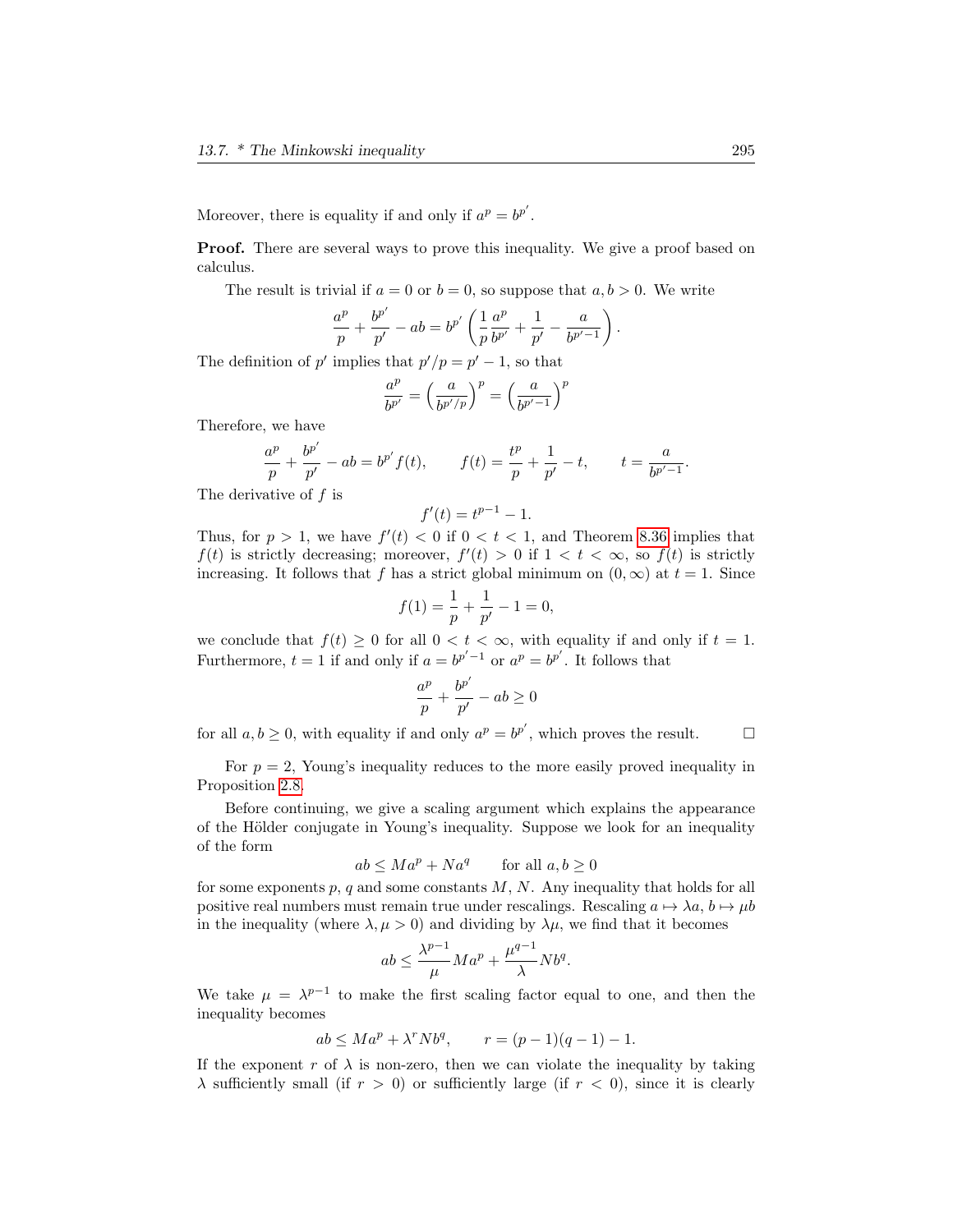impossible to bound ab by  $a^p$  for all  $b \in \mathbb{R}$ . Thus, the inequality can only hold if  $r = 0$ , which implies that  $q = p'$ .

This argument does not, of course, prove the inequality, but it shows that the only possible exponents for which an inequality of this form can hold must satisfy  $q = p'$ . Theorem [13.94](#page-24-0) proves that such an inequality does in fact hold in that case provided  $1 < p < \infty$ .

Next, we use Young's inequality to deduce Holder's inequality, which is a generalization of the Cauchy-Schwartz inequality for  $p \neq 2$ .

**Theorem 13.95** (Hölder's inequality). Suppose that  $1 < p < \infty$  and  $1 < p' < \infty$ is its Hölder conjugate. If  $(x_1, x_2, \ldots, x_n)$  and  $(y_1, y_2, \ldots, y_n)$  are points in  $\mathbb{R}^n$ , then

$$
\left|\sum_{i=1}^n x_i y_i\right| \leq \left(\sum_{i=1}^n |x_i|^p\right)^{1/p} \left(\sum_{i=1}^n |y_i|^{p'}\right)^{1/p'}.
$$

**Proof.** We assume without loss of generality that  $x_i$ ,  $y_i$  are nonnegative and  $x, y \neq 0$ 0. Let  $\alpha, \beta > 0$ . Then applying Young's inequality in Theorem [13.94](#page-24-0) with  $a = \alpha x_i$ ,  $b = \beta y_i$  and summing over i, we get

$$
\alpha \beta \sum_{i=1}^{n} x_i y_i \leq \frac{\alpha^p}{p} \sum_{i=1}^{n} x_i^p + \frac{\beta^{p'}}{p'} \sum_{i=1}^{n} y_i^{p'}.
$$

Then, choosing

$$
\alpha = \left(\sum_{i=1}^n y_i^{p'}\right)^{1/p}, \qquad \beta = \left(\sum_{i=1}^n x_i^p\right)^{1/p'}
$$

to "balance" the terms on the right-hand side, dividing by  $\alpha\beta$ , and using the fact that  $1/p + 1/p' = 1$ , we get Hölder's inequality.

Minkowski's inequality follows from Hölder's inequality.

**Theorem 13.96** (Minkowski's inequality). Suppose that  $1 < p < \infty$  and  $1 < p' < \infty$  $\infty$  is its Hölder conjugate. If  $(x_1, x_2, \ldots, x_n)$  and  $(y_1, y_2, \ldots, y_n)$  are points in  $\mathbb{R}^n$ , then

$$
\left(\sum_{i=1}^n |x_i + y_i|^p\right)^{1/p} \le \left(\sum_{i=1}^n |x_i|^p\right)^{1/p} + \left(\sum_{i=1}^n |y_i|^p\right)^{1/p}
$$

.

**Proof.** We assume without loss of generality that  $x_i$ ,  $y_i$  are nonnegative and  $x, y \neq 0$ 0. We split the sum on the left-hand side as follows:

$$
\sum_{i=1}^{n} |x_i + y_i|^p = \sum_{i=1}^{n} |x_i + y_i| |x_i + y_i|^{p-1}
$$
  

$$
\leq \sum_{i=1}^{n} |x_i| |x_i + y_i|^{p-1} + \sum_{i=1}^{n} |y_i| |x_i + y_i|^{p-1}.
$$

By Hölder's inequality, we have

$$
\sum_{i=1}^n |x_i| |x_i + y_i|^{p-1} \le \left(\sum_{i=1}^n |x_i|^p\right)^{1/p} \left(\sum_{i=1}^n |x_i + y_i|^{(p-1)p'}\right)^{1/p'},
$$